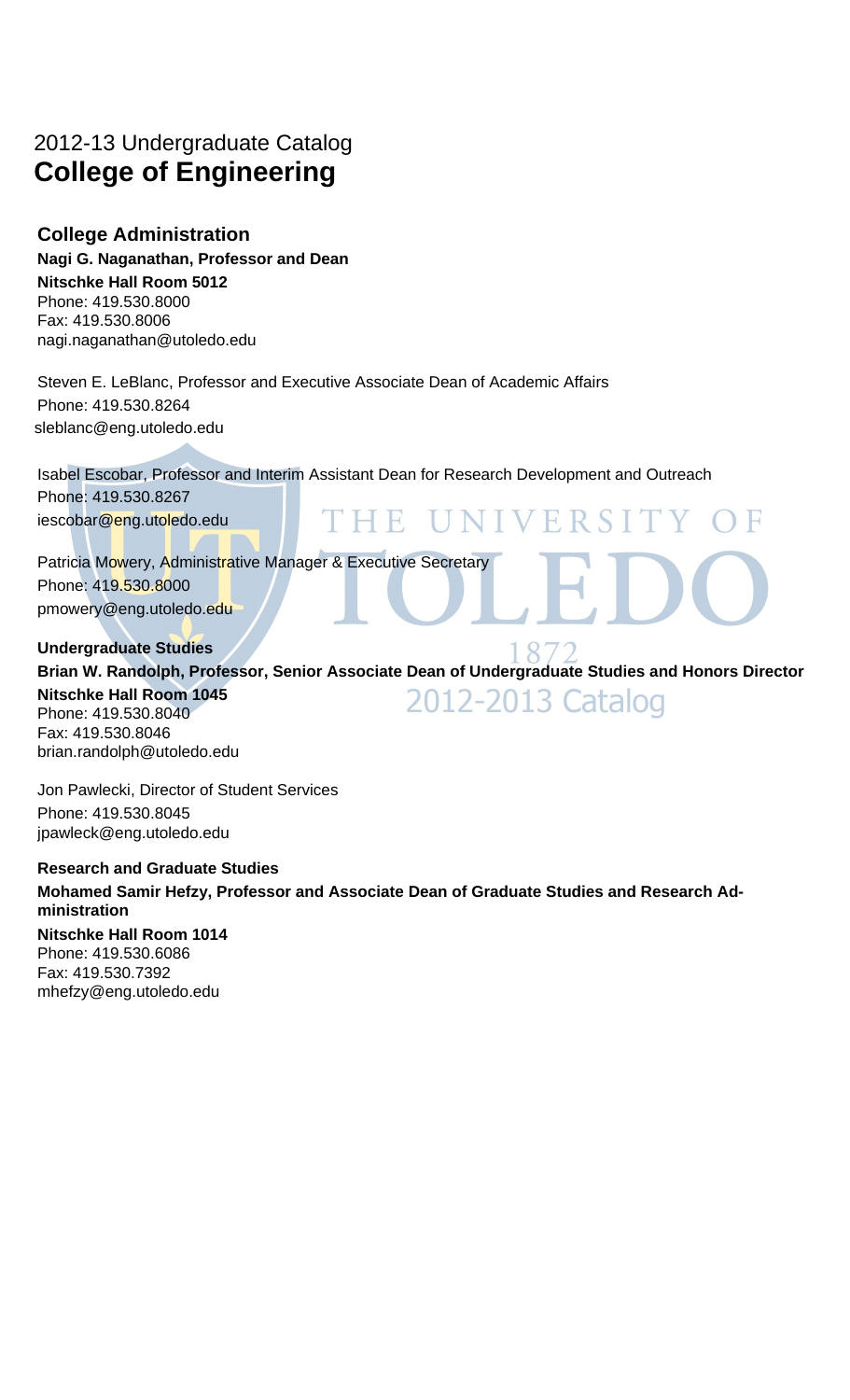#### **Engineering Professional Education Programs**

**Christine M. Smallman, Director Nitschke Hall Room 1014A**  Phone: 419.530.8249

Fax: 419.530.7392 Christine.smallman@utoledo.edu

# **College Computing**

**Gregory Gaustad, Director Nitschke Hall Room 1010**  Phone: 419.530.8023 Fax: 419.530.8026 ggaustad@eng.utoledo.edu

## **College Relations & Facilities Management Sandra Stewart, Assistant Resource Manager**

H E.

UNIVERSITY OF

H.

1872

2012-2013 Catalog

**Nitschke Hall Room 5006**  Phone: 419.530.8014 Fax: 419.530.8006 sstewart@eng.utoledo.edu

## **Engineering Career Development Center**

**Vickie L. Kuntz, Director Nitschke Hall Room 1045**  Phone: 419.530.8054 Fax: 419.530.8056 vkuntz@eng.utoledo.edu

## **Academic Departments**

## **Bioengineering Arun Nadarajah, Professor and Chair Nitschke Hall Room 5051**  Phone: 419.530.8030 Fax: 419.530.8076 arun.nadarajah@utoledo.edu

Scott C. Molitor, Undergraduate Program Director smolito@utnet.utoledo.edu Patricia A. Relue, Graduate Program Director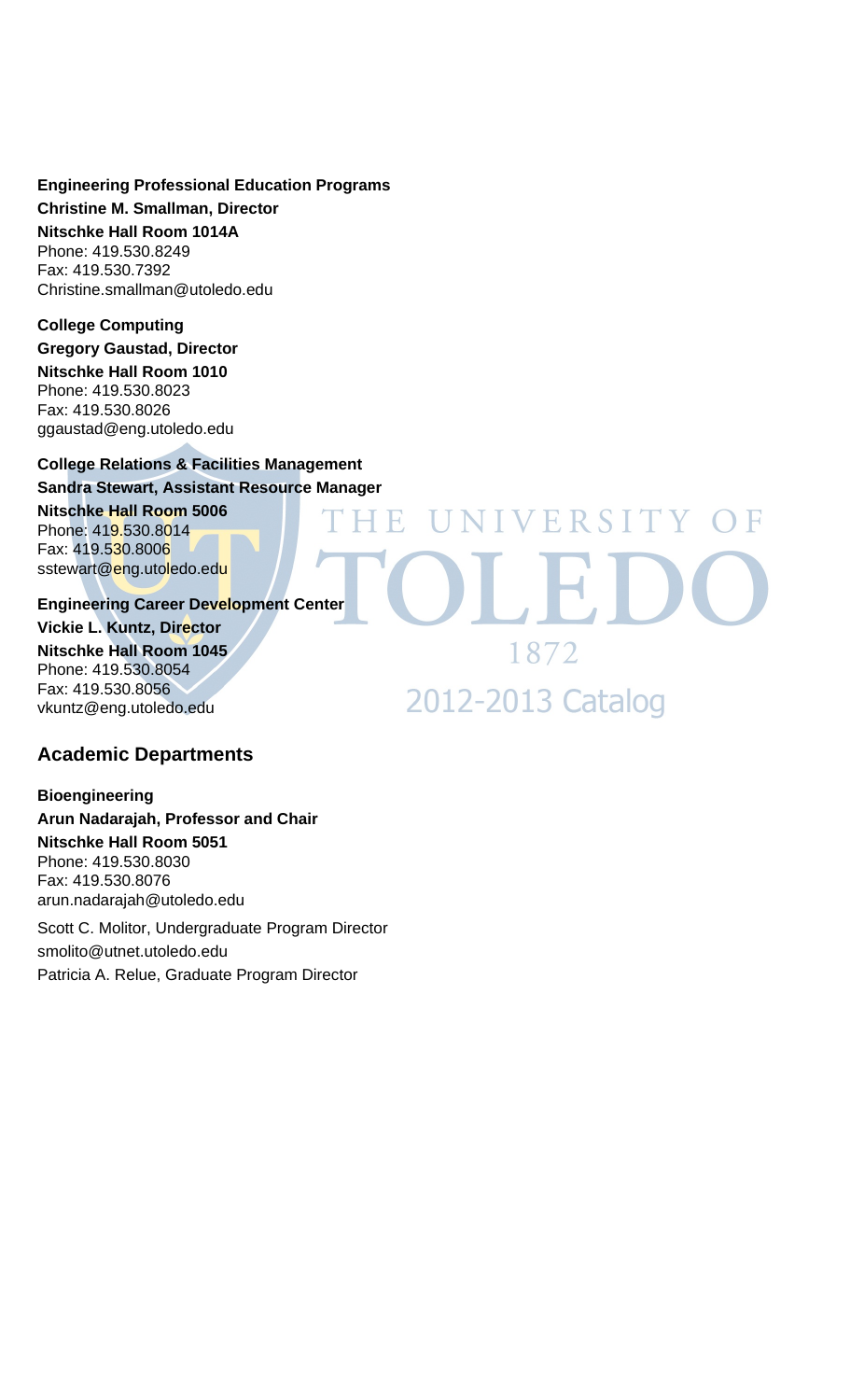prelue@eng.utoledo.edu Lindsey Patrisso, Asst. Dir. of Dept. Student Services Lindsey.patrisso@utoledo.edu

#### **Chemical and Environmental Engineering G. Glenn Lipscomb, Professor and Chair Nitschke Hall Room 3048**

Phone: 419.530.8080 Fax: 419.530.8086 glenn.lipscomb@utoledo.edu

Dong-Shik Kim, Undergraduate Program Director dong.kim@utoledo.edu Constance Schall, Graduate Program Director constance.schall@utoledo.edu

Chanda Raine, Assoc. Dir. of Dept. Student Services chanda.raine@utoledo.edu

## **Civil Engineering**

**Ashok Kumar, Professor and Chair** 

**Nitschke Hall Room 3006**  Phone: 419.530.8115 Fax: 419.530.8116 ashok.kumar@eng.utoledo.edu

Cyndee Gruden, Undergraduate Program Director

Cyndee.Gruden@utoledo.edu Azadeh Parvin, Graduate Program Chair azadeh.parvin@utoledo.edu

Rose Ackerman, Asst. Dir. of Dept. Student Services RoseMarie.Ackerman@utoledo.edu

## **Electrical Engineering and Computer Science Mansoor Alam, Professor, Graduate Program Director and Chair Nitschke Hall Room 2008**  Phone: 419.530.8140 Fax: 419.530.8146 mansoor.alam2@utoledo.edu

H E.

NIVERSITY

1872

2012-2013 Catalog

Richard Molyet, Undergraduate Program Director richard.molyet@utoledo.edu

Mansoor Alam, Graduate Program Director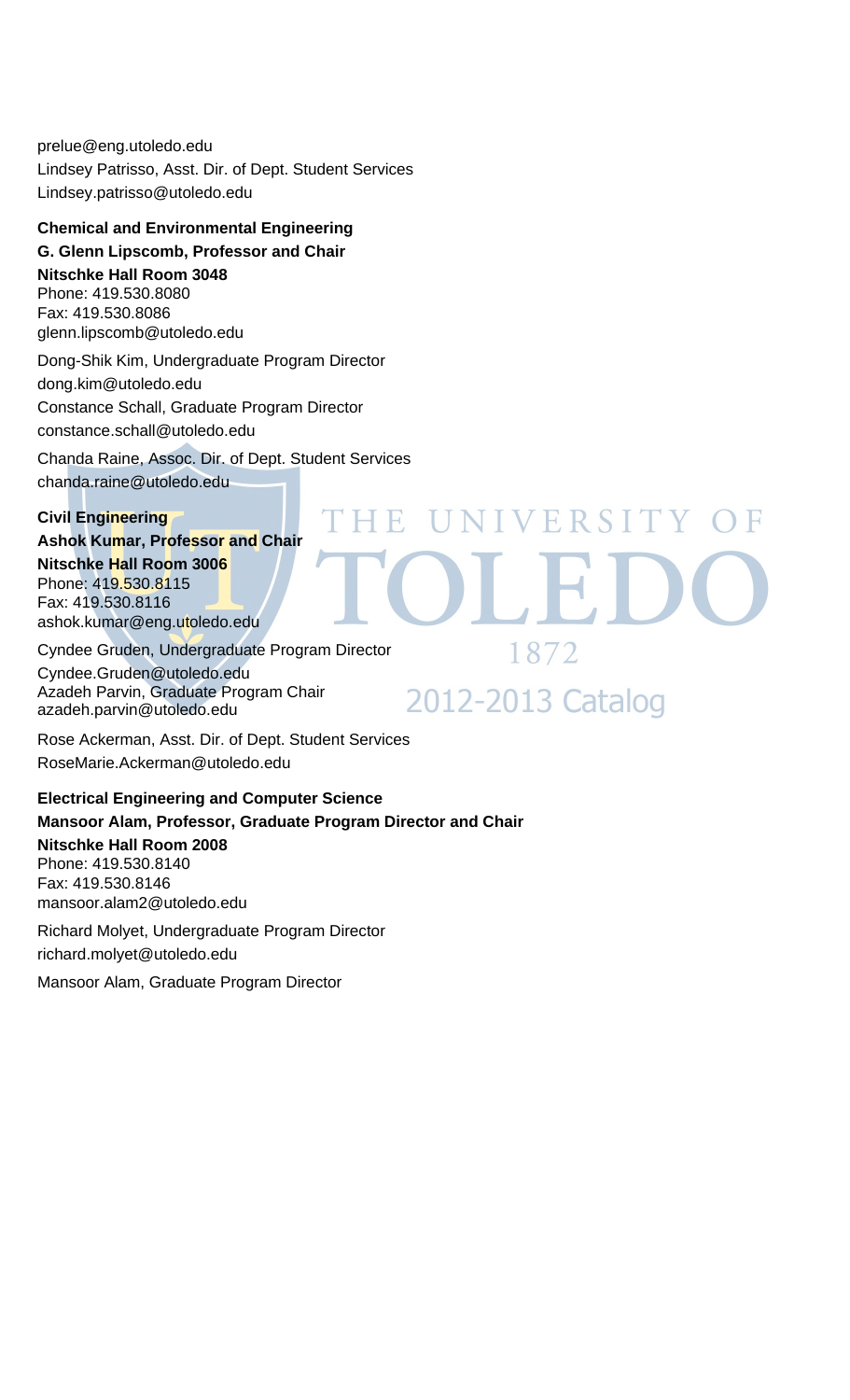| mansoor.alam2@utoledo.edu                                                                                                                                                                                     |  |
|---------------------------------------------------------------------------------------------------------------------------------------------------------------------------------------------------------------|--|
| Christie Hennen, Assoc. Dir. of Dept. Student Services                                                                                                                                                        |  |
| chennen@eng.utoledo.edu                                                                                                                                                                                       |  |
| <b>Mechanical, Industrial and Manufacturing Engineering</b><br>Abdollah A. Afjeh, Professor and Chair<br><b>Nitschke Hall Room 4006</b><br>Phone: 419.530.8210<br>Fax: 419.530.8206<br>aafjeh@eng.utoledo.edu |  |
| Matthew Franchetti, Undergraduate Program Director<br>matthew.franchetti@utoledo.edu                                                                                                                          |  |
| Efstratios Nikolaidis, Graduate Program Director<br>enikolai@eng.utoledo.edu                                                                                                                                  |  |
| Debbra Kraftchick, Assoc. Dir. of Dept. Student Services<br>dkraftch@eng.utoledo.edu<br>THE UNIVERSITY OF<br><b>Engineering Technology</b>                                                                    |  |
| Allen Rioux, Associate Professor, IT Program Director and Chair                                                                                                                                               |  |
| <b>North Engineering Room 1600</b><br>Phone: 419.530.3129<br>Fax: 419.530.3068<br>allen.rioux@utoledo.edu                                                                                                     |  |
| 1872<br>Richard A. Springman, Student Support Director                                                                                                                                                        |  |
| rspringm@eng.utoledo.edu<br>2012-2013 Catalog                                                                                                                                                                 |  |
| Hong Wang, CSET Program Director<br>hong.wang@utoledo.edu                                                                                                                                                     |  |
| William (Ted) Evans, Graduate Program Director<br>wevans@UTNet.UToledo.Edu                                                                                                                                    |  |
| Ahmad Farhoud, EET Program Director<br>afarhoud@eng.utoledo.edu                                                                                                                                               |  |
| Richard (Tabb) Schreder, MET Program Director<br>richard.schreder@utoledo.edu                                                                                                                                 |  |
| Nicholas Kissoff, CET Program Director<br>nkissof@utnet.utoledo.edu                                                                                                                                           |  |
| Myrna Rudder, Assoc. Dir. of Dept. Student Services                                                                                                                                                           |  |

myrna.rudder@utoledo.edu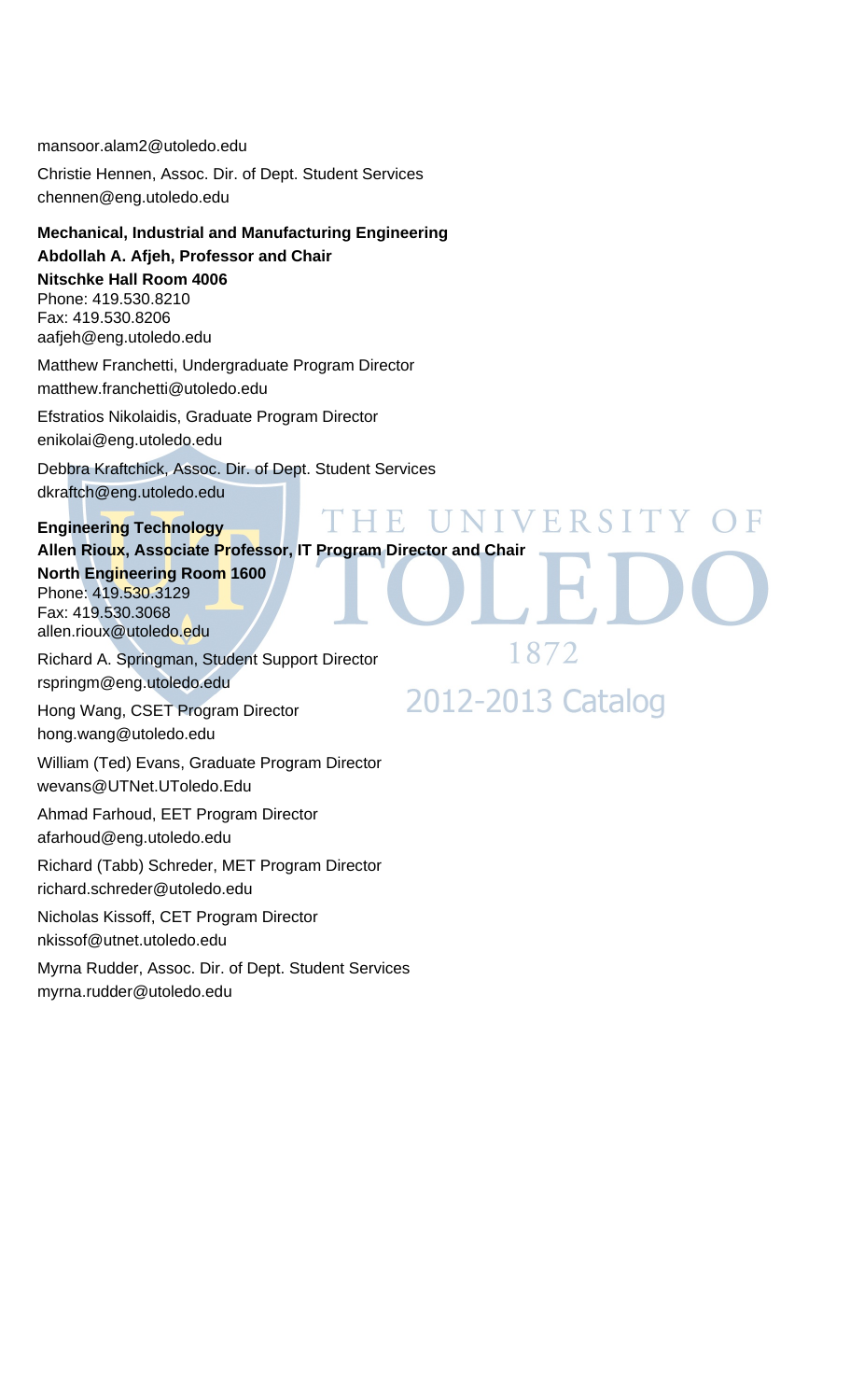## **Mission Statement**

The mission of the College of Engineering is to achieve prominence as a student-focused college that educates engineers of recognized quality to be leaders in engineering disciplines, technology and society; and as a college that enhances the well-being of the region, state and nation through the creation and transfer of new knowledge.

## **Accreditation**

The College of Engineering's bachelor of science programs in bioengineering, chemical engineering, civil engineering, computer science and engineering, electrical engineering and mechanical engineering are accredited by the Engineering Accreditation Commission (EAC) of ABET, www.abet.org. The program in computer science and engineering is also accredited by the Computing Accreditation Commission (CAC) of ABET.

The bachelor of science programs in computer science and engineering technology, construction engineering technology, mechanical engineering technology and electrical engineering technology are accredited by the Engineering Technology Accreditation Commission (ETAC) of ABET, www.abet.org. In addition, the programs in computer science and engineering technology and information technology are accredited by the Computing Accreditation Commission (CAC) of ABET.

1872

2012-2013 Catalog

## **Programs of Study**

**Undergraduate Degree Programs** 

The College of Engineering offers six bachelor of science in engineering programs – bioengineering, chemical engineering, civil engineering, computer science and engineering, electrical engineering and mechanical engineering. The college also offers four bachelor of science in engineering technology programs - computer science and engineering technology, construction engineering technology, electrical engineering technology and mechanical engineering technology - and a bachelor of science program in information technology. A minor in computer science and engineering is also available. Details are found in the Undergraduate Degree Programs of Study section of this catalog.

Students may wish to consider a dual degree plan within the College of Engineering. Depending on which two curricula are involved, careful planning from the beginning may permit the completion of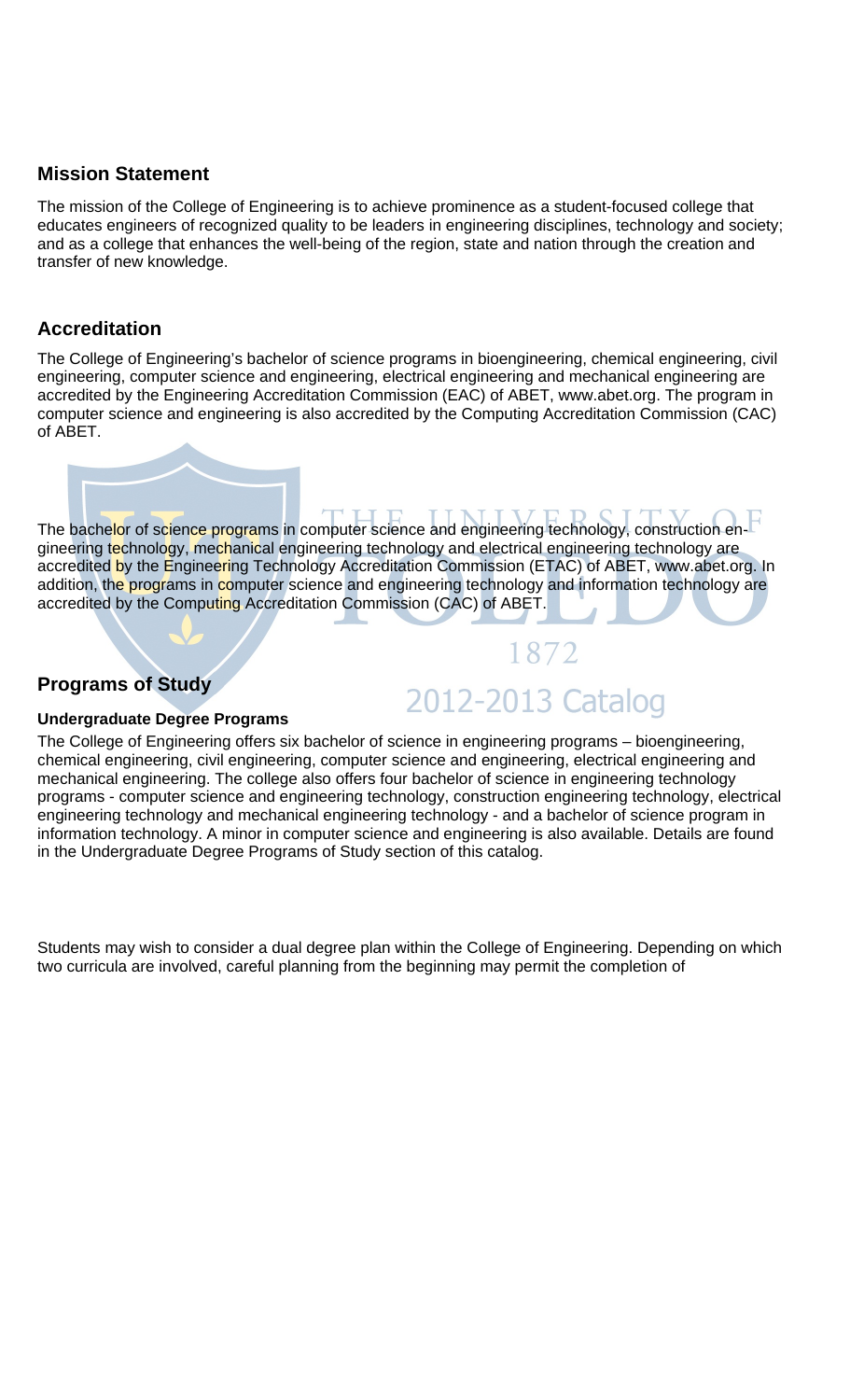both degrees with less than a full year of additional study. In any dual degree plan, the student must be accepted by both major departments and have an adviser from each of the two degree programs. With any combination, the curricular requirements of each individual degree must be met.

#### **Graduate Programs**

The College of Engineering also offers a full range of graduate programs. Refer to the Graduate School section for information on programs and policies specifically related to graduate students.

#### **Cooperative (Co-op) Education Program**

Students in the engineering programs must complete a cooperative (co-op) educational requirement. The purpose of the co-op program is to provide students with career-related experiences. The program also helps students defray the cost of their education and enhances employment opportunities after graduation. The curriculum in each of the engineering programs is set up to accommodate four, and in some cases five, co-op assignments. To satisfy the requirement, a student must successfully participate in at least three semester-long work experiences, alternating with semesters of coursework, but many participate in four or more. The student pays a \$475 fee for each of the first three registered co-op experiences. Successful completion of each registered work experience appears on the student's transcript. A student with a registered work experience is considered a full time student for that term. The college will assist students in finding co-op positions, but does not guarantee placement. Elaborations on implementation policies are available in the college's Career Management Center.

For students in the engineering technology degree programs, participation in the co-op program is optional. Students who wish to participate in this program should contact the Career Development Center in the College of Engineering at 419.530.8050.

# 2012-2013 Catalog

## **Admission Requirements**

#### **First Time Freshmen**

To be considered for admission to any bachelor of science program in engineering, first time freshman students need a minimum cumulative high school GPA of 3.0 (or GED average standard score of 510) **and**  a minimum ACT composite score of 22 (or SAT combined score of 1030). Those taking the ACT or SAT must submit a writing section score. Students also must successfully complete a minimum of four years of high school mathematics (with coverage of trigonometry or precalculus) and high school chemistry (physics also is strongly recommended). Students who do not meet the minimum requirements will be considered for admission to an engineering technology program or they may choose another University program.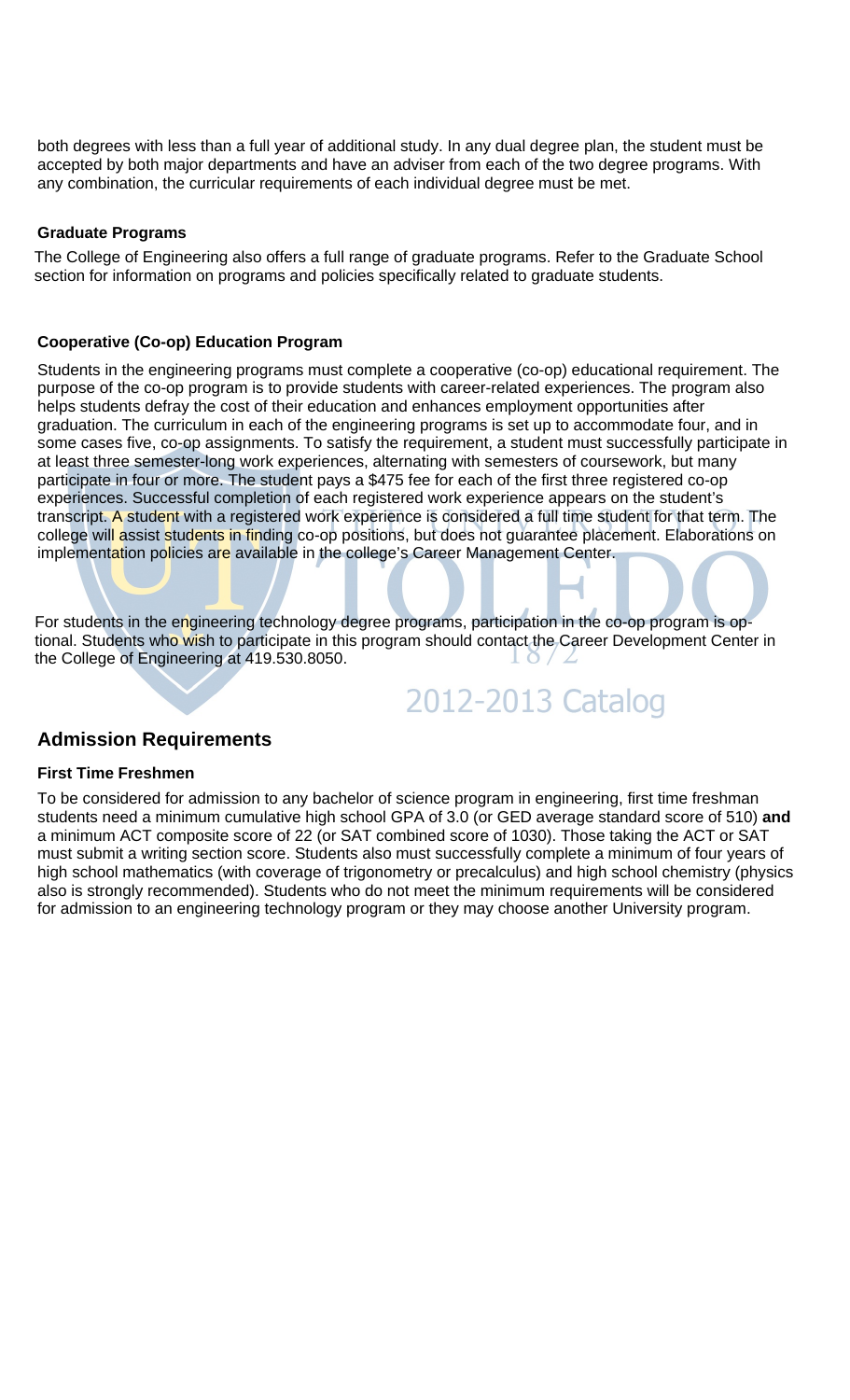To be considered for admission to one of the bachelor of science in engineering technology programs or information technology program, first time freshman students need a minimum cumulative high school GPA of 2.5 (or GED average standard score of 480) **and** a minimum ACT composite score of 21 (or SAT combined score of 990). Those taking the ACT or SAT must submit a writing section score. Students who do not meet the minimum requirements will be considered for admission to the UT Learning Collaborative Gateway Programs or may choose another University program.

#### **Transfer Students**

Transfer students seeking admission to the bachelor of science programs in bioengineering, chemical engineering, civil engineering, computer science and engineering, electrical engineering or mechanical engineering must have a minimum GPA of 2.75 from all previous college or university work and have college credit for MATH 1850 Calculus I and CHEM 1230 General Chemistry, or equivalents, with grades of at least a C. Students who have attended more than one university will be evaluated on a case-by-case basis.

Students transferring into the College of Engineering bachelor of science in engineering technology programs in construction engineering technology, electrical engineering technology, mechanical engineering technology and computer science and engineering technology from other colleges within the University or from other universities must have obtained a minimum cumulative GPA of 2.0. A minimum cumulative GPA of 2.25 is required to transfer into the College of Engineering bachelor of science program in information technology. Students not admitted to an engineering program may not take engineering courses unless those courses are required for a degree program outside of engineering.

Students transferring from other institutions must earn at least 32 hours of undergraduate credit in residence at The University of Toledo. At least 14 of these must be in the major area. The remaining credit hours are to be in engineering topics or in other areas that satisfy degree requirements.

Full-time students must take their last semester in residence (part-time students must take their last 14 hours in residence) unless exceptional arrangements have been made in advance with the associate dean of undergraduate studies in the college.

A total of 128 hours of course credit is required for the bachelor of science degrees, not including co-op hours. Normally, 64 hours of the baccalaureate programs in engineering technology may be transferred from an accredited community or technical college. Additional transfer credits may be applied over the 64 semester hour limit at the discretion of the undergraduate program director.

## **Honors Program**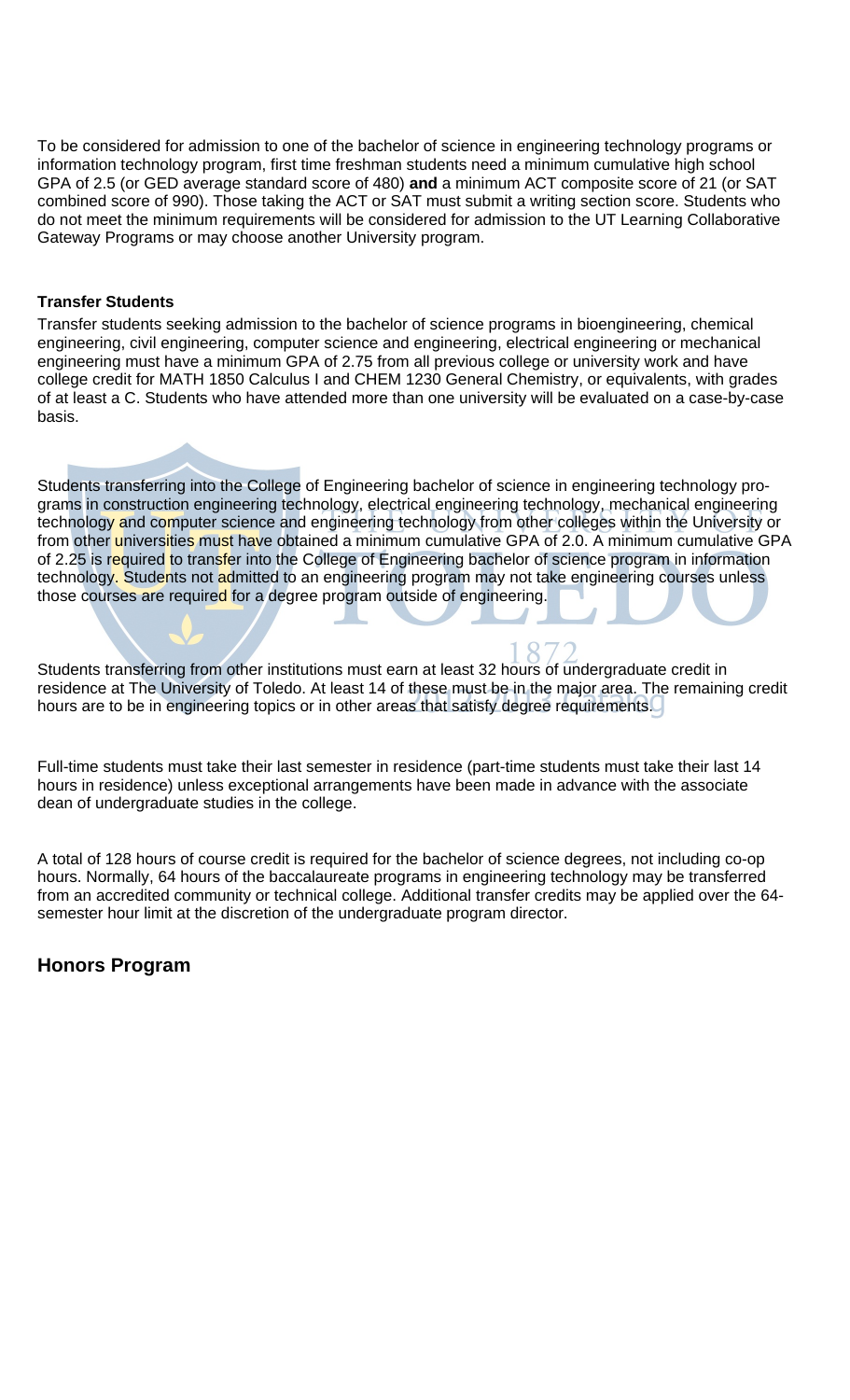The Honors Program in the College of Engineering provides opportunities for challenging and individual study to undergraduate students of unusually high ability, motivation and initiative.

Students with a minimum high school GPA of 3.5 and a minimum ACT composite of 25 are encouraged to apply. Current University of Toledo students and transfer students may apply for admission to the Honors Program if they have completed at least 15, but not more than 60, graded semester hours with a minimum UT GPA of at 3.5, and have been interviewed by an honors adviser. All admissions to the Honors Program are granted on a space-available basis.

To receive the College Honors citation upon graduation from an engineering bachelor's degree program, the following criteria must be met:

1. A minimum higher education GPA of 3.3.

2. A total of 33 semester hours in honors courses, six of which must be in the interdisciplinary honors area (Readings Conference) and 10 of which must be in honors courses offered by the UT College of Engineering.

3. An honors thesis or honors project. HE UNIVERSITY OF

## **Academic Policies**

Students in the College of Engineering are subject to the general regulations that apply to all students enrolled in The University of Toledo*.* Refer to the *UT Policy website* for academic policies that apply to all students. In addition, certain regulations apply only to those who are enrolled in the College of Engineering. These are described below.

#### **General Degree Requirements**

To obtain a degree in an undergraduate program, students must have the proper number of credit hours in courses required for the curriculum, a minimum overall cumulative GPA of 2.0 (average of C), and a minimum GPA of 2.0 in the student's major. When a course is repeated (see below), only the grade the last time a course was taken is used in the calculation of the major GPA.

#### **Curricular Requirements**

All six of the 128-hour bachelor of science programs in engineering have a common structure of mathematics, basic sciences, humanities/fine arts, social sciences, multicultural studies and engineering topics, plus three required semesters of co-operative education. The five 128-hour bachelor's programs in engineering technology and information technology have curricula that lead to bachelor of science degrees, for which co-operative education is optional.

The required curriculum and recommended course sequence for each program is presented in the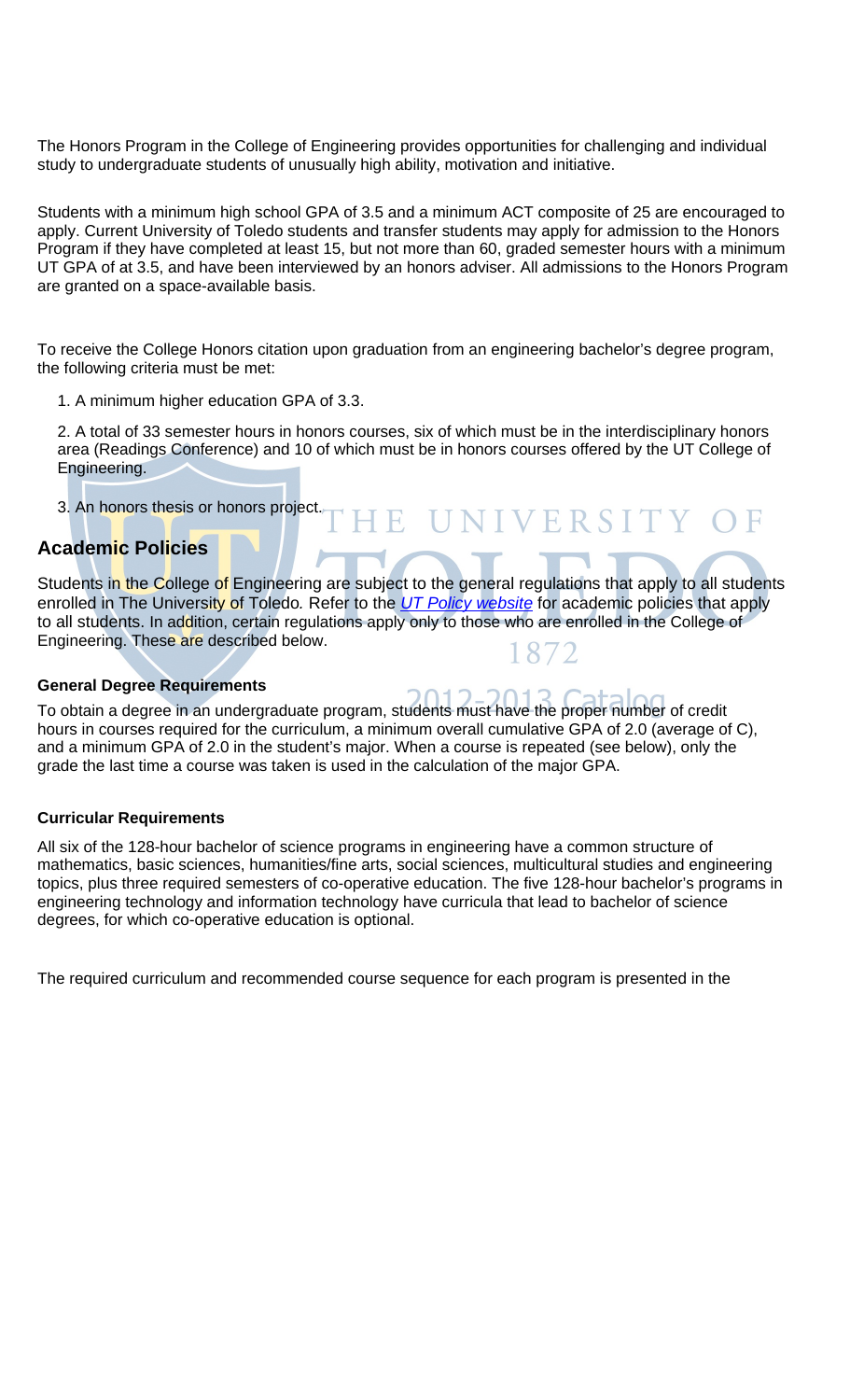website of the department offering that program. These curricula permit the student to complete the engineering degree requirements, along with the co-op requirement, in five years; and the engineering technology and information technology degree requirements, without co-op, in four years.

#### **University Core Curriculum**

All degree candidates are required to complete between 27 and 30 credit hours of courses that comprise the University General Education/Core Curriculum. The courses are distributed in the areas of English composition, humanities/fine arts, social sciences, natural sciences, mathematics and multi-cultural studies. Completing the University General Education/Core Curriculum will satisfy the humanities/fine arts/social sciences/multicultural requirement in the College of Engineering.

#### **Pass/No Credit Option**

Engineering students have the option to take a maximum of two humanities/fine arts/social science/multicultural courses on a pass/no credit basis. Pass/no credit grade forms are available in the Engineering Undergraduate Office (Nitschke Hall Room 1045). The form must be returned to the Registrar's Office before the end of the 15th calendar day of the term. ERSIT Ε

VI.

I N B

#### **Repeated Courses/GPA Recalculation**

Students may repeat a previously attempted course. If the grade in the repeated course is higher, the student may petition the college in which the course is taught to have the initial grade excluded from the overall GPA calculation. Complete information about the GPA Recalculation Policy may be found in the *UT Policy website*. Note that all grades, including those for repeated courses, will be included in the determination of eligibility for graduation honors, fellowships, or other distinctions awarded on the basis of GPA. However, when a course in the major is repeated, only the grade the last time the course is taken is used in the major GPA calculation. 2012-2013 Catalog

#### **Required Academic Performance**

All students are expected to maintain a minimum cumulative GPA of 2.0. A student who achieves less than a 2.0 GPA the first semester will be placed on probation and is expected to make marked advancement in subsequent semesters in order to achieve an overall 2.0 GPA. Anything less will lead to suspension or dismissal according to the policy outlined in the next section.

After 100 hours have been attempted, students should request a degree audit from their undergraduate director to formulate plans for completion of the program and obtain the necessary approval of the associate dean of undergraduate studies. Preparation of the final two-semester schedule should be completed to assure that the degree requirements will be met. Application for graduation should be made to the Registrar's Office before the published deadline, in accordance with the procedures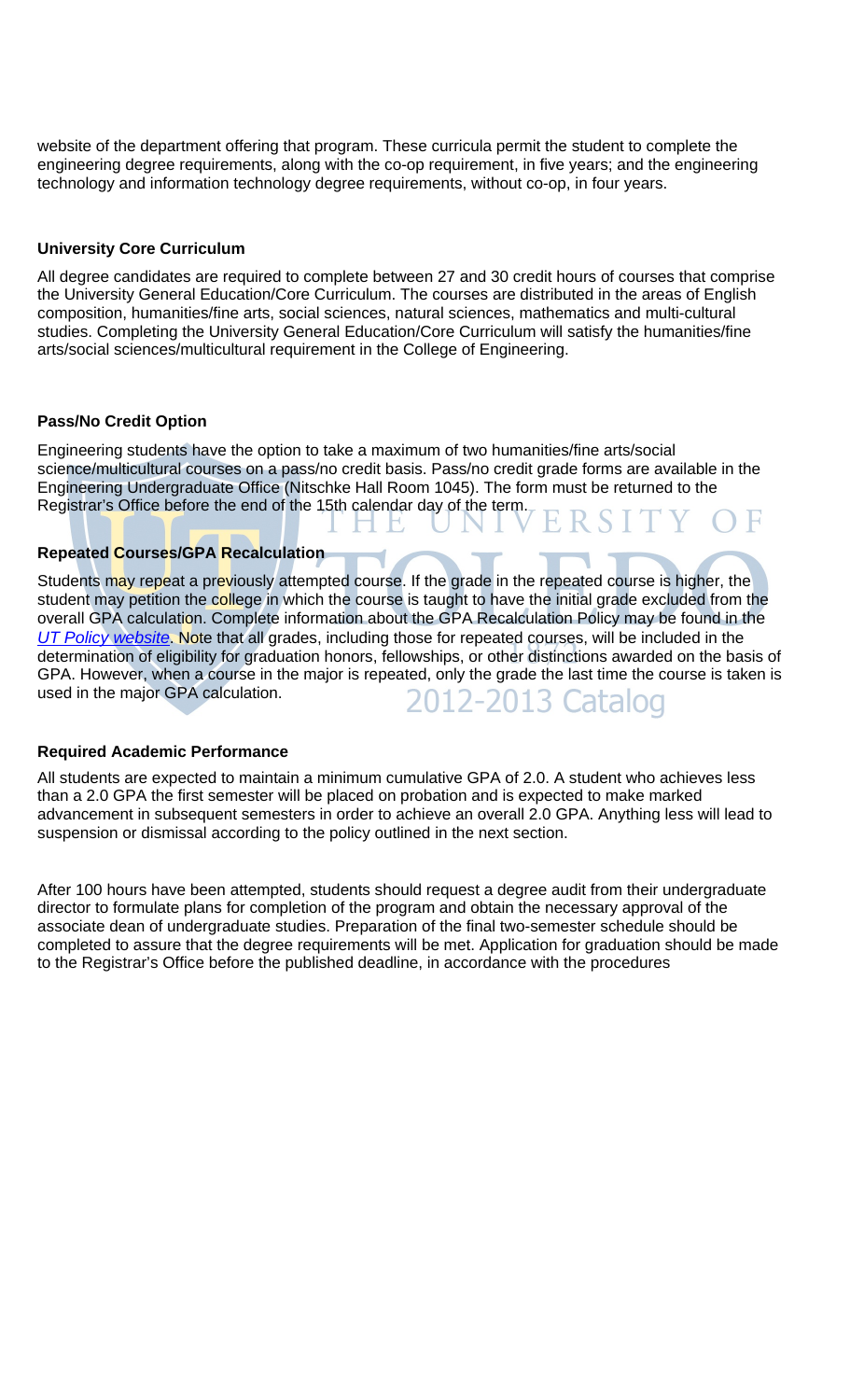noted in the General Section of this catalog.

#### **Probation, Suspension, Readmission and Dismissal**

After each semester, each student's progress is reviewed. Students who do not meet the minimum academic achievement level will be placed on probation or, if already on probation, may be suspended or dismissed from the college according to the rules below:

#### **Probation**

1. A student whose cumulative GPA is less than 2.0 will be placed on probation. In successive semesters, a student may remain in school as long as he/she continues to earn a GPA greater than 2.0 in each term. However, the student will remain on probation as long as the cumulative GPA is below 2.0. A student is removed from probation when the cumulative GPA is above 2.0.

2. A student earning a 1.5 GPA or less in any semester, regardless of the overall GPA, will be placed on probation.

3. Students on probation will not be permitted to interview for co-op positions.

#### **Suspension**

1. A student on probation whose cumulative and current semester GPA is below 2.0 will be subject to suspension from the college for one semester.

2. Consideration of a student's petition for reinstatement will be given only after one semester from the date of suspension. In some circumstances, the suspension may be deferred.

#### **Readmission**

1. Readmission will only be by written petition to the college's associate dean of undergraduate studies. Readmission decisions will be made by the associate dean of undergraduate studies in conjunction with the department to which the student is requesting readmission.

87

2. The petition must be neatly written and must be received at least one month prior to the start of the semester the student desires to return.

#### **Dismissal**

1. If readmission is granted after a suspension, the student will be subject to dismissal from the college unless he/she earns a semester GPA greater than 2.0 each term until the cumulative GPA is above 2.0.

2. Further consideration of a student's petition for reinstatement will be given only after one year from the date of dismissal.

## **Professional Registration**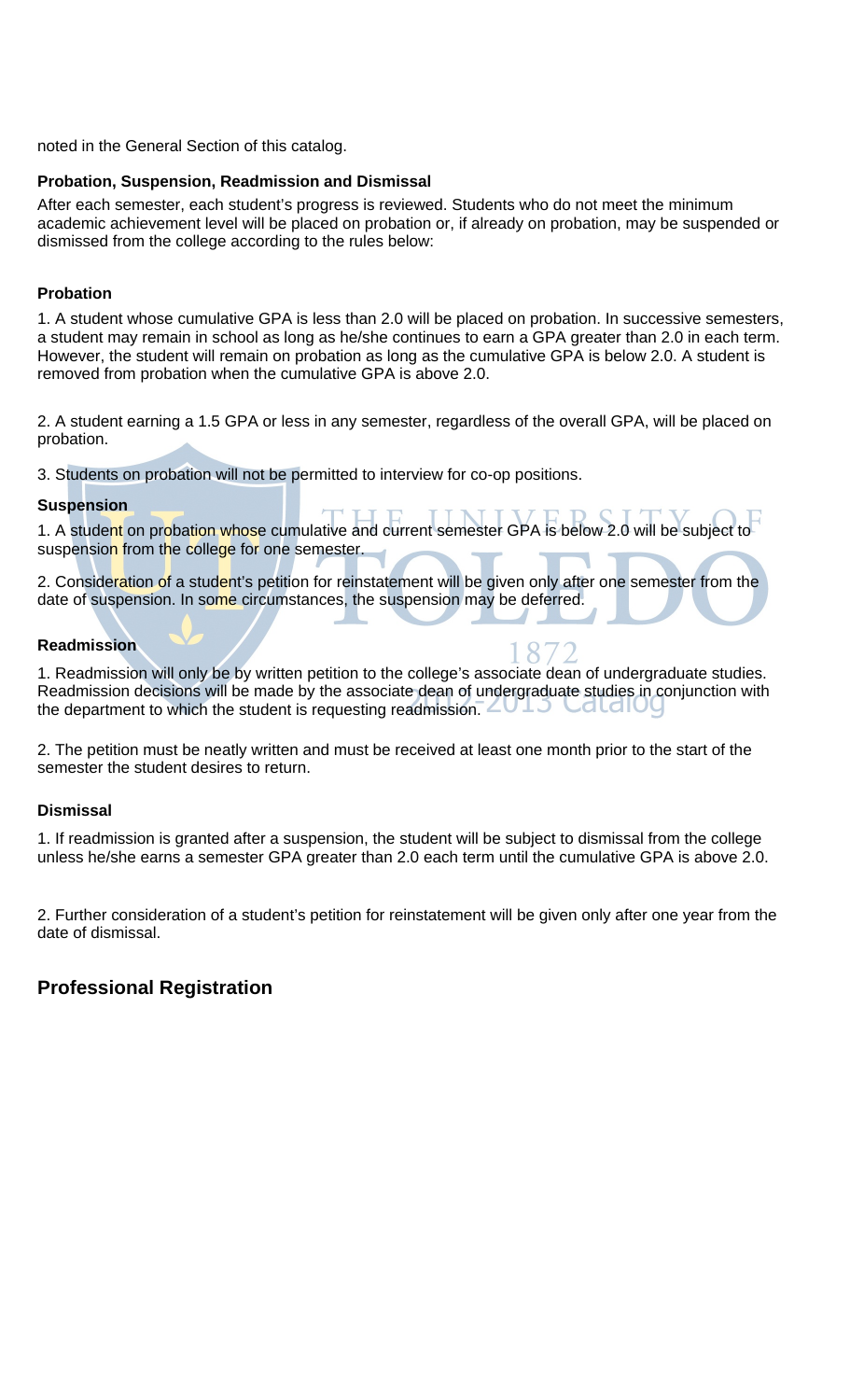Registration by the State of Ohio as a Professional Engineer is important for professional practice and requires four to eight years of engineering experience after graduation. However, the first step is applying for and passing the Fundamentals of Engineering (FE) examination, formerly known as the Engineer-in-Training (EIT) exam. The exam is generally given in April and October of each year. Application deadlines, however, are several months earlier. All engineering graduates are strongly encouraged to take the FE near their date of graduation and are permitted to sit for the exam up to six months prior to graduation with a letter from the dean. After four years of acceptable engineering experience, the State Board of Registration will permit the engineering graduate to take the Professional Engineers (PE) examination. Engineering technology graduates must pass the FE exam and need a minimum of eight years of engineering experience before taking the PE exam.

For students graduating in the spring or summer, the FE Examination is given at several locations around Ohio on a Saturday in April. For fall graduates, the exam is given on a Saturday in October. Applications should be filed with the State Board of Registration in Columbus at least 90 days prior to the examination date. Additional information is available in the Office of Undergraduate Studies, from the Secretary of the Board of Registration for Professional Engineers and Surveyors, 77 S. High St., Columbus, OH 43266- 0314, *www.ohiopeps.org*, or from the National Council of Examiners for Engineering and Surveying Web site at *www.ncees.org*.

## **Undergraduate Degree Programs of Study**

The bachelor of science programs in engineering demonstrate that their graduates attain the following outcomes:

- (a) an ability to apply knowledge of mathematics, science, and engineering
- (b) an ability to design and conduct experiments, as well as to analyze and interpret data

(c) an ability to design a system, component, or process to meet desired needs within realistic constraints such as economic, environmental, social, political, ethical, health and safety, manufacturability, and sustainability

- (d) an ability to function on multidisciplinary teams
- (e) an ability to identify, formulate, and solve engineering problems
- (f) an understanding of professional and ethical responsibility
- (g) an ability to communicate effectively

(h) the broad education necessary to understand the impact of engineering solutions in a global, economic, environmental, and societal context

- (i) a recognition of the need for, and an ability to engage in life-long learning
- (j) a knowledge of contemporary issues
- (k) an ability to use the techniques, skills, and modern engineering tools necessary for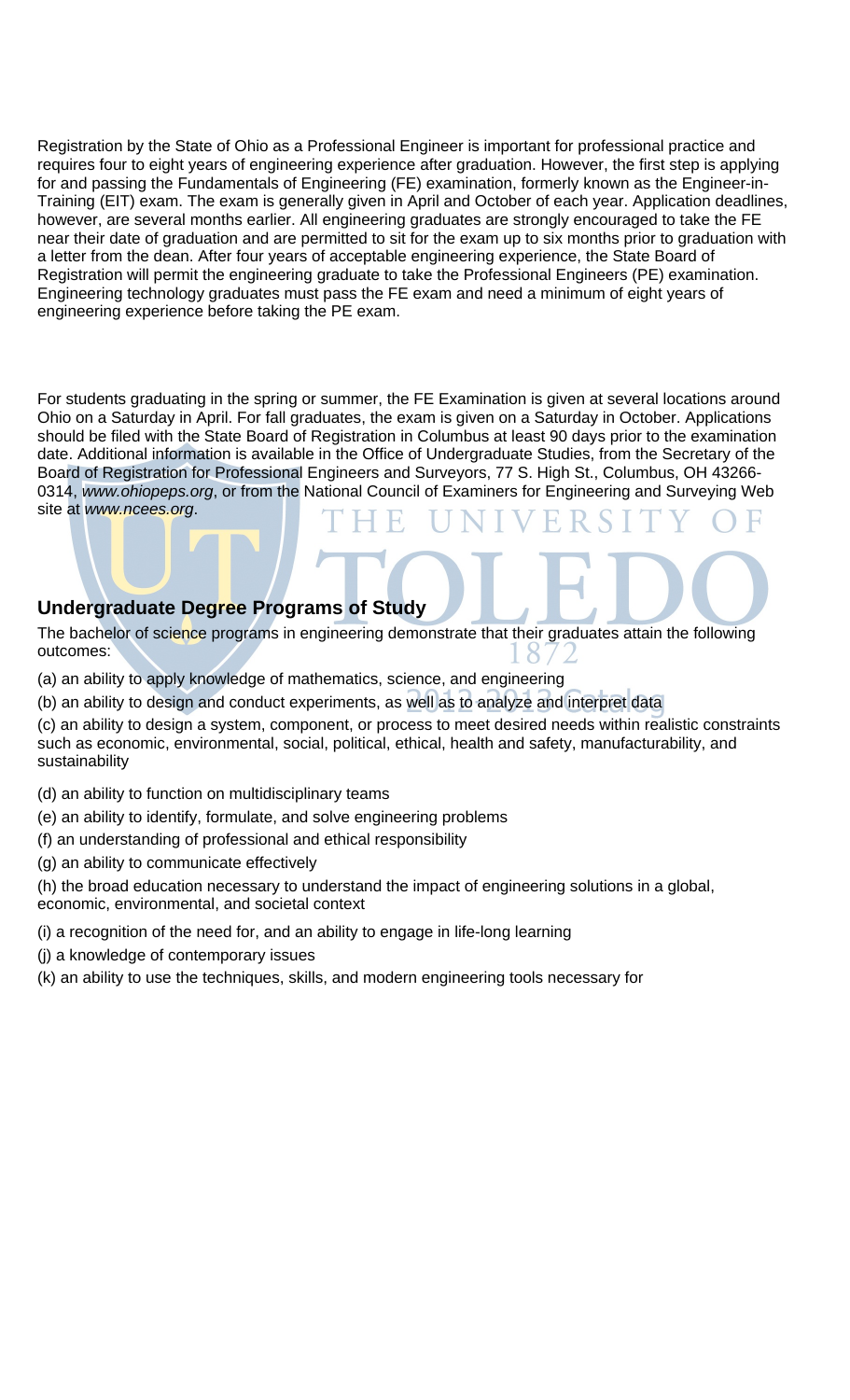engineering practice.

The bachelor of science programs in engineering technology demonstrate that their graduates have the following learned capabilities:

a. an ability to select and apply the knowledge, techniques, skills, and modern tools of their discipline to broadly defined engineering technology activities

b. an ability to select and apply a knowledge of mathematics, science, engineering, and technology to engineering technology problems that require the application of principles and applied procedures or methodologies

c. an ability to conduct standard tests and measurements; to conduct, analyze and interpret experiments; and to apply experimental results to improve processes

d. an ability to design systems, components, or processes for broadly-defined engineering technology problems appropriate to program educational objectives

e. an ability to function effectively as a member or leader on a technical team

f. an ability to identify, analyze and solve broadly-defined engineering technology problems

g. an ability to apply written, oral, and graphical communication in both technical and nontechnical environments; and an ability to identify and use appropriate technical literature

h. an understanding of the need for and an ability to engage in self-directed continuing professional development

i. an understanding of and a commitment to address professional and ethical responsibilities including a respect for diversity

j. a knowledge of the impact of engineering technology solutions in a societal and global context, and k. a commitment to quality, timeliness, and continuous improvement. ľ

The bachelor of science programs in computer science and engineering, computer science and engineering technology and information technology enable their students to attain, by the time of graduation:

(a) An ability to apply knowledge of computing and mathematics appropriate to the discipline

(b) An ability to analyze a problem, and identify and define the computing requirements appropriate to its solution

(c) An ability to design, implement, and evaluate a computer-based system, process, component, or program to meet desired needs

(d) An ability to function effectively on teams to accomplish a common goal

- (e) An understanding of professional, ethical, legal, security and social issues and
- responsibilities

(f) An ability to communicate effectively with a range of audiences

(g) An ability to analyze the local and global impact of computing on individuals, organizations, and society

(h) Recognition of the need for and an ability to engage in continuing professional development

(i) An ability to use current techniques, skills, and tools necessary for computing practice.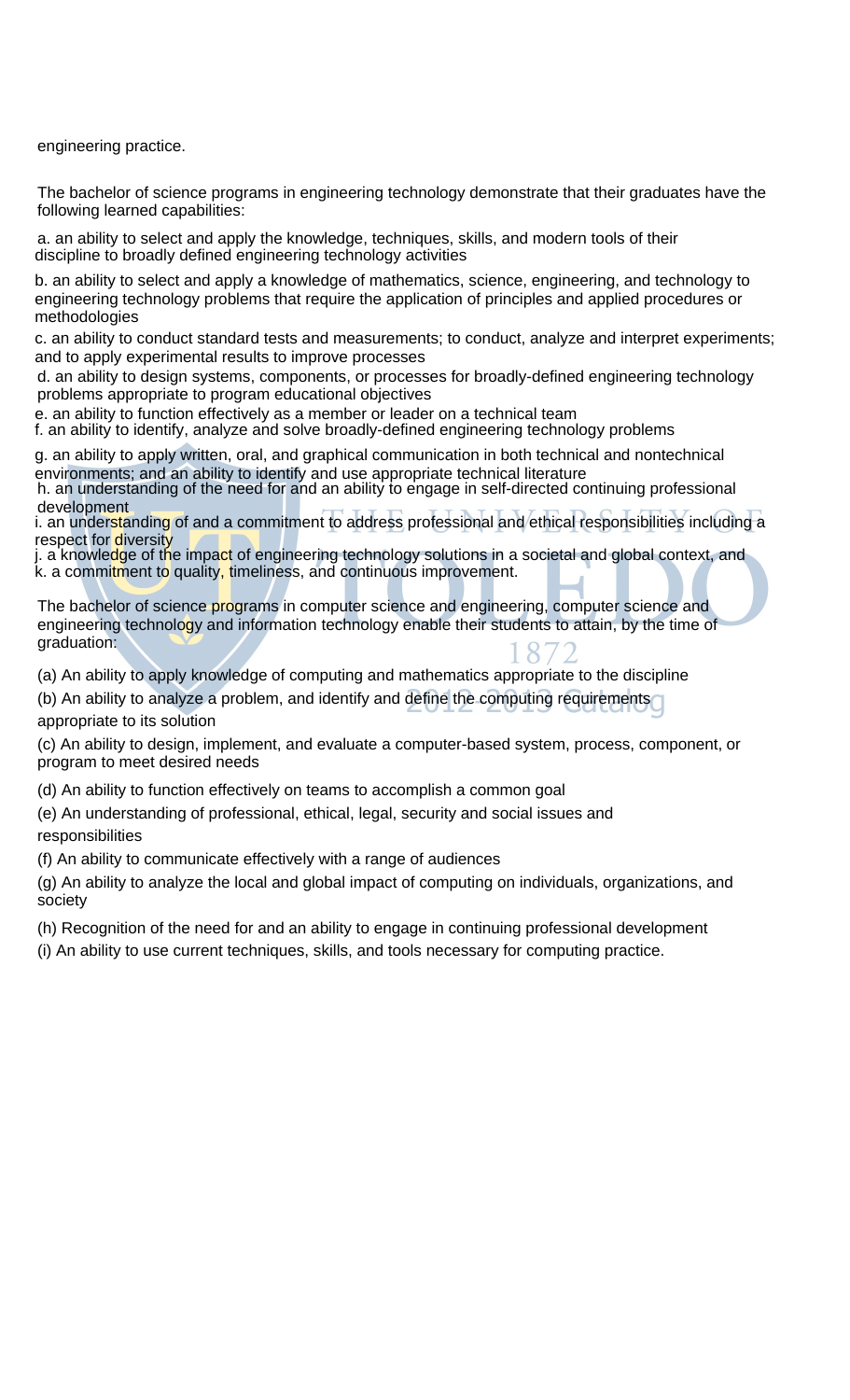#### **Minor in Computer Science and Engineering**

Students may earn a minor in computer science and engineering (CSE) by completing the six required courses listed below, plus two courses selected from the list of advanced courses. To be eligible to register for these courses, students must be coded as CSE minor candidates and have successfully completed MATH 1850 and MATH 1860. A GPA of 2.0 is required in the EECS courses.

VERSITY

1872

#### **Required courses:**

EECS 1100 Digital Logic Design .............4

EECS 1560 Introduction to Object Oriented Programming 3

EECS 1570 Linear Data Structures .........3

EECS 1580 Nonlinear Data Structures ....3

EECS 1590 Discrete Structures ...............3

EECS 2110 Computer Architecture and Organization 3

#### **Advanced courses (select two):**

EECS 2550 Operating Systems and Systems Programming 3

EECS 3100 Microsystems Design ...........4 Œ, EECS 3500 Formal Languages and Automata 3 EECS 3550 Software Engineering ...........3 EECS 4130 Digital Design ......................3 EECS 4500 Programming Language Paradigms 3 EECS 4510 Translation Systems ............4 EECS 4530 Computer Graphics I ............4 EECS 4560 Database Systems I ............3 2012-2013 Catalog

## **Special Programs for Undergraduates**

#### **Minor in Business Administration**

Engineering students may earn a minor in business administration by earning a C or better in six business courses, plus at least one economics course. The economics requirement for the minor may be satisfied with MIME 2600 or with ECON 1150 and 1200. The six business courses must include BUAD 2040, while the other five may be selected from the list in the College of Business and Innovation section. For students whose goal is to earn an M.B.A., the following six courses are recommended:

BUAD 2040 Financial Accounting Information BUAD 2050 Accounting for Business Decision Making BUAD 3010 Principles of Marketing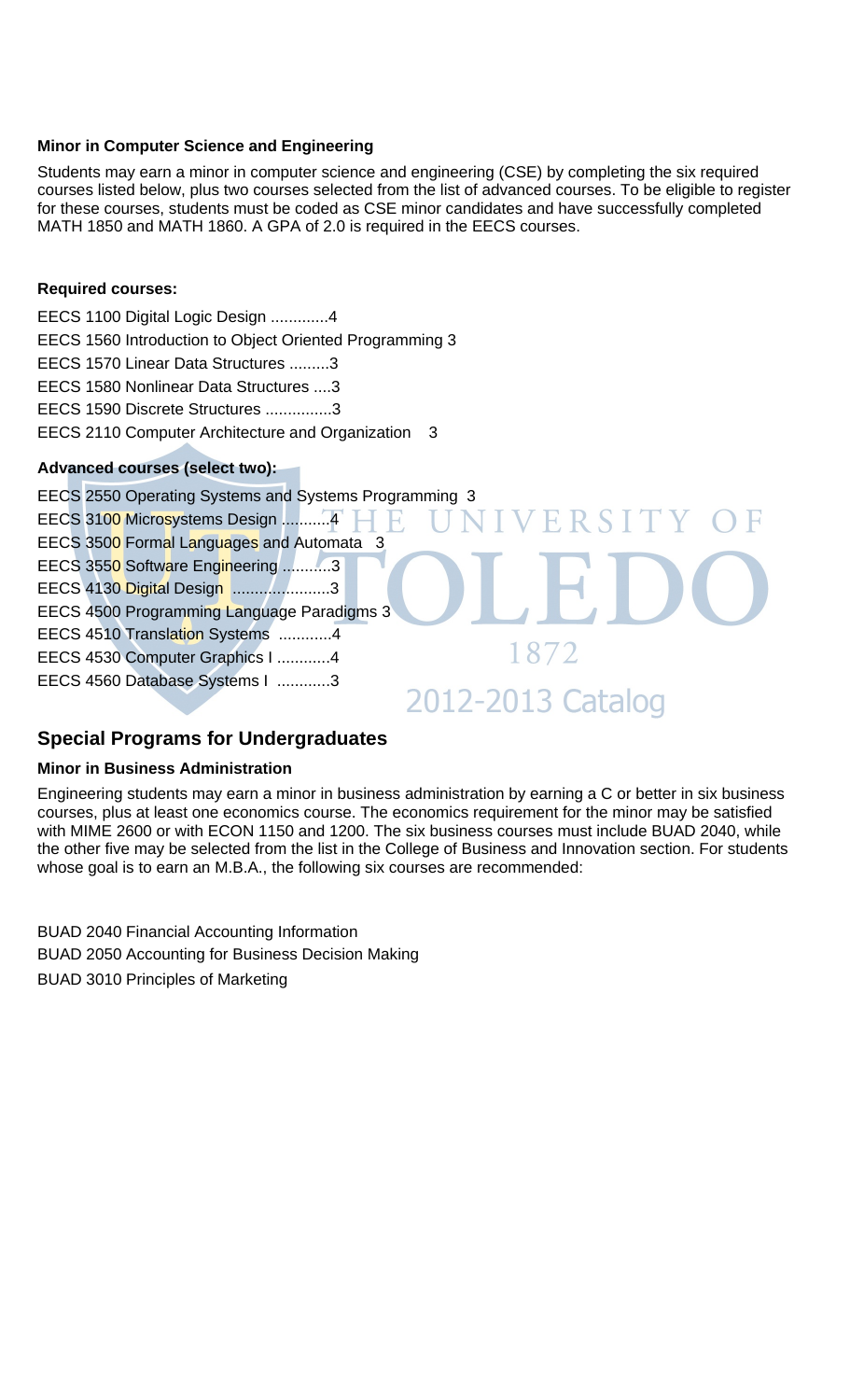BUAD 3020 Principles of Manufacturing and Service Systems BUAD 3030 Managerial and Behavioral Processes in Organizations BUAD 3040 Principles of Financial Management

Students not interested in an M.B.A. may wish to make substitutions in this list. For example, IBUS 3150, Understanding Cultural Differences for Business, could be used in place of any of the above courses except BUAD 2040, to simultaneously satisfy part of the multicultural requirement in the University Core Curriculum. The flexibility of the requirements allows students to focus in areas such as marketing, sales, finance, management or entrepreneurship.

Students must be sophomores to take the 2000-level business courses and juniors to take the 3000-level courses. Also, BUAD 2040 must be taken before BUAD 3040, and the economics requirement must be satisfied before taking BUAD 3010. Otherwise, business prerequisites are waived for engineering students. Students should register with the College of Business and Innovation to become candidates for the business minor.

Students in the mechanical engineering program may use one of the business courses as a technical elective. Students in the civil or electrical engineering programs may use one of the business courses as a technical elective if they complete the business minor requirements. Students in the chemical or computer science and engineering program may use business courses as free electives. Students in engineering technology programs may use one or more of the business courses as professional development electives.

Students interested in a business minor should consult advisers in the College of Business and Innovation and the College of Engineering. 2012-2013 Catalog

#### **Early Admission to Master of Science in Engineering**

The College of Engineering offers students currently enrolled in a bachelor of science in engineering program at The University of Toledo an opportunity to begin work toward a master of science degree in engineering. This option offers talented students who intend to continue their education beyond the B.S. a unique opportunity to begin their graduate research activities at an earlier stage in their career and proceed into the graduate programs in a timely manner.

Up to nine semester credit hours of graduate-level technical elective or required courses may be applied toward the B.S. degree in lieu of selected undergraduate elective courses, subject to specific departmental restrictions. Only 5000-level or higher engineering courses taken at The University of Toledo may be applied toward this option. In addition, an approved M.S. plan of study must be filed indicating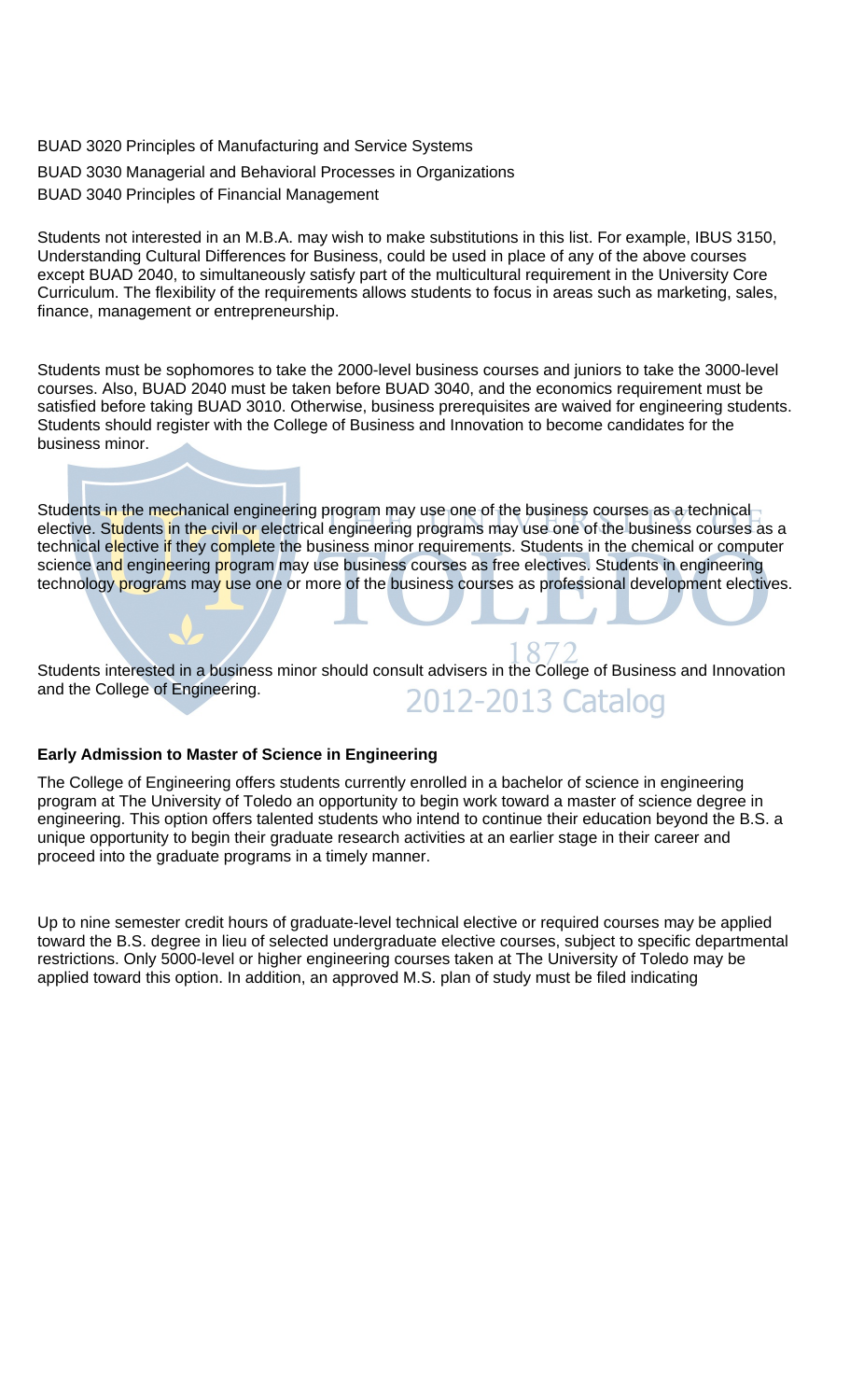those courses that will be accepted in lieu of specific B.S. course requirements. Application and admission requirements are described in the graduate section of the catalog.

Normally, the B.S. engineering degree programs (with co-op) require five years and the M.S. engineering degree programs require an additional two years. It is anticipated that by participating in this option, a total of six years will be required for the completion of both degrees.

#### **Joint B.S. in Engineering or Engineering Technology/M.B.A. Program**

The College of Business and Innovation, in conjunction with the College of Engineering, offers a program whereby a student may earn a bachelor of science in engineering or engineering technology and a master of business administration (M.B.A.). This program provides a unique opportunity to combine business and engineering skills to prepare graduates for global competitiveness and supports the mission to prepare corporate leaders for the future. The program should be particularly attractive to students who want to start their own company or who simply want to develop an appreciation for how engineering and business complement each other.

This program will allow engineering students in their final two semesters of study to begin taking M.B.A. courses while completing their B.S. Students with senior standing may be formally admitted in-to the M.B.A. program and can complete the M.B.A. at the end of six years of study. The business undergraduate prerequisites can be satisfied as part of the undergraduate curriculum.

To be admitted to the program, students must have senior standing, score a minimum of 450 on the Graduate Management Admissions Test (GMAT) and have at least a 3.0 cumulative GPA. Students also must have completed the requirements for the business minor. The business minor courses should be chosen carefully however, as not all business minor courses can be used towards the M.B.A. The six business courses listed in the business minor section plus MIME 2600 or ECON 1150 and 1200 satisfy the basic core prerequisite requirement for the M.B.A. program for engineering students.

Students who wish to pursue the program should inform the associate dean of undergraduate studies in the College of Engineering during their junior year and complete the GMAT by the end of their junior year. Students should submit completed application materials to the Graduate School for admission to the M.B.A. program before the fall semester of their senior year.

Upon admission to the program by the Graduate School and the College of Business and Innovation, students will be classified as special provisional graduate students so that they may take graduate courses while completing the bachelor of science degree requirements. Students' special status must be tracked by the M.B.A. office to assure AACSB compliance. Also, the B.S. in engineering or engineering technology must be granted in a semester prior to graduating with the M.B.A.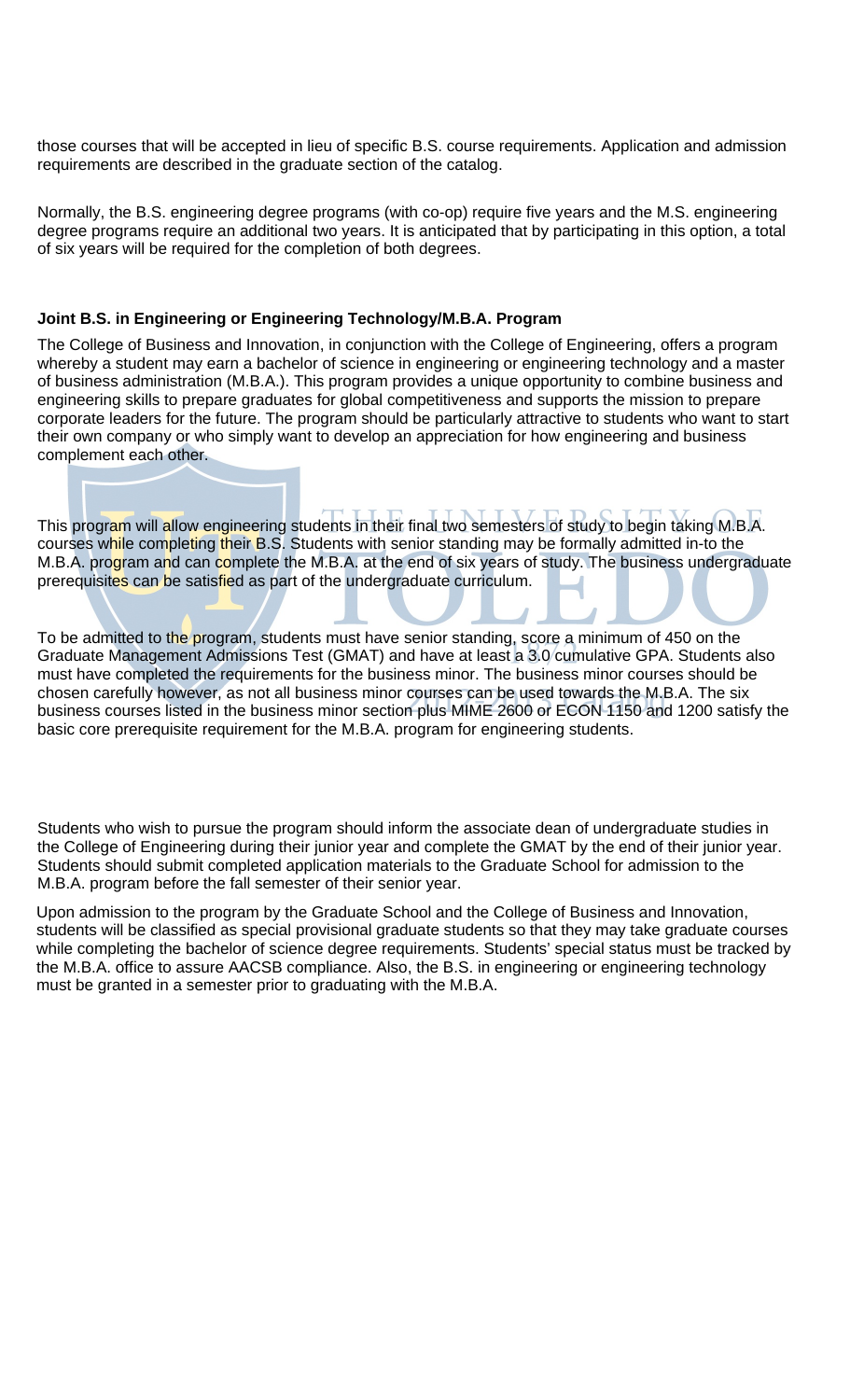To satisfy the requirements for the M.B.A., students must complete all of the core and elective required courses in the M.B.A. program. By choosing the correct courses, this may be accomplished with six undergraduate- and 11 graduate-level business courses.

Normally, the B.S. engineering degree programs (with co-op) require five years, and the M.B.A. would require an additional two years. It is anticipated that by enrolling in the two programs simultaneously, a total of six years will be required for completion of both degrees. Similarly, for engineering technology students, the degree program normally requires four years, and the M.B.A. program would require an additional two years. It is anticipated that by enrolling in the two programs simultaneously, a total of five and one half years will be required for completion of both degrees.

#### **Guaranteed Admission Program to the University of Toledo College of Law**

Students who graduate with a bachelor of science degree from the College of Engineering, have a minimum GPA of 3.4, an LSAT score at or above the 50th percentile, and who have not committed an act or acts involving moral turpitude (e.g., a felony, an academic suspension) will be guaranteed admission to The University of Toledo College of Law upon submission of a completed application.

#### **College of Engineering Faculty Department of Bioengineering**

**Brent D. Cameron**, 2000, associate professor B.S.B.E., M.S.B.E., Ph.D., Texas A&M University

# 2012-2013 Catalog

1872

**Ronald L. Fournier**, 1985, professor

B.S.Ch.E., M.S.Ch.E., Ph.D., The University of Toledo; P.E. (Ohio)

**Vijay K. Goel**, 2000, distinguished university professor & McMaster/Gardner endowed chair B.E., Panjabi University; M.E., Roorkee University; Ph.D., University of New South Wales

**Jian-yu Lu**, 1997, professor

B.S.E.E., Fudan University; M.S., Tongji University; Ph.D., Southeast University

**Scott C. Molitor**, 2000, associate professor and undergraduate program director B.S.E., University of Michigan; Ph.D., Johns Hopkins University School of Medicine

**Arunan Nadarajah**, 1996, professor and chair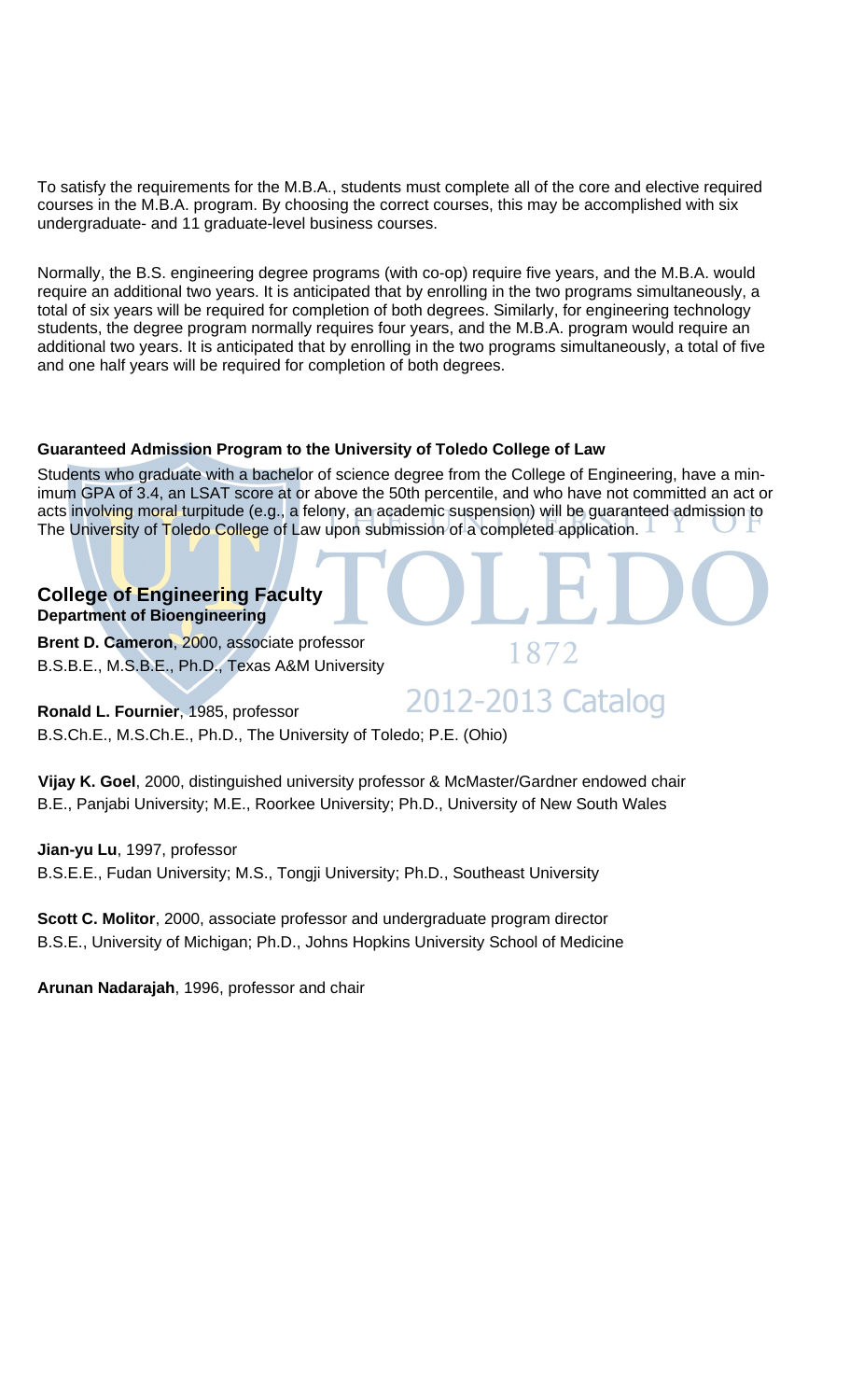B.Tech.Ch.E., Indian Institute of Technology; M.S.Ch.E., Ph.D., University of Florida

**Patricia A. Relue**, 1993, associate professor and graduate program director B.S.Ch.E., The University of Toledo; M.S.ChE., Ph.D., University of Michigan

## **Emeritus Faculty**

**Frank J. Kollarits**, 1980, professor emeritus B.S., M.S., John Carroll University; Ph.D., The Ohio State University

**Demetrios D. Raftopoulos**, 1967, professor emeritus B.S.C.E., Widener College; M.S.C.E., University of Delaware; Ph.D., Pennsylvania State University; P.E. (Pennsylvania, Ohio, New Jersey)

VIVERSITY

1872

**Vikram J. Kapoor**, 1994, professor & dean emeritus M.S., Ph.D., Lehigh University

**Prestige Faculty**  'HE **Jeffrey Brown**, 2002, adjunct professor B.S., Trinity College; M.D., University of Chicago

**Henry Goitz**, 2002, adjunct professor A.B., Cornell University; M.D., Rutgers University

## **Department of Chemical and Environmental Engineering - 2013 Catalog Abdul-Majeed Azad**, 2003, professor

B.Sc., Jamshedpur Cooperative College; M.Sc., Ranchi University; Ph.D., University of Madras

**Maria R. Coleman**, 1998, professor

B.S., Ch. E., Louisiana Tech University; Ph.D., The University of Texas at Austin; PE (Arkansas)

**John P. Dismukes,** 1996, professor

B.S., Auburn University; Ph.D., University of Illinois

**Isabel C. Escobar**, 2000, professor and interim asst. dean for research development and out-reach B.S.Env.E., M.S.Env.E., Ph.D., University of Central Florida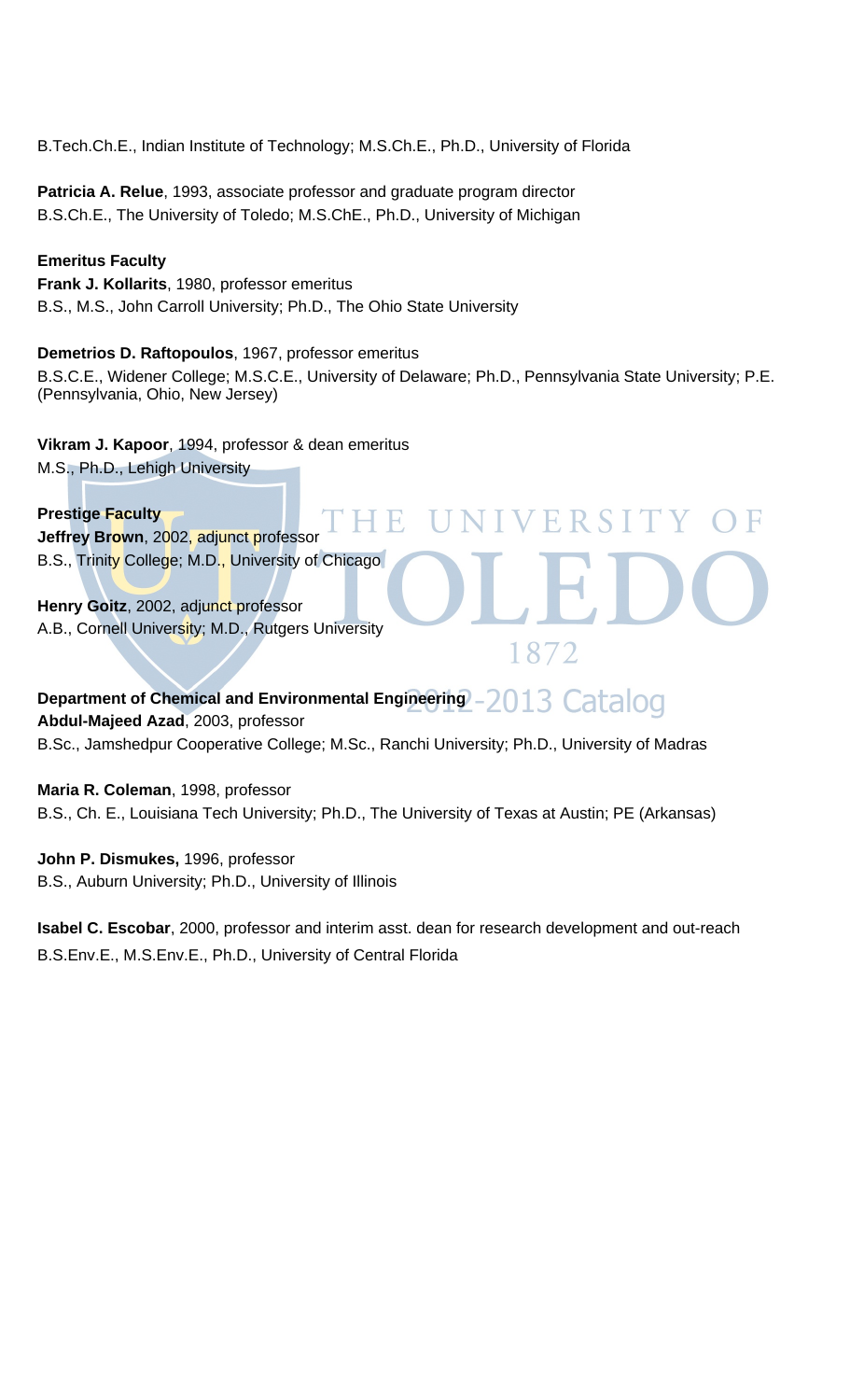**Saleh A. Jabarin**, 1987, professor and director of the Polymer Institute B.A., Dartmouth College; M.S., Polytechnic Institute of New York; Ph.D., University of Massachusetts

**Dong-Shik Kim**, 2000, associate professor and undergraduate program director B.S.Ch.E., M.S.Ch.E., Seoul National University; Ph.D., University of Michigan

**Yakov Lapitsky,** 2009, assistant professor

B.S. Chemistry, B.S.ChE., University of Minnesota; Ph.D. Chemical Engineering, University of Delaware

**Steven E. LeBlanc**, 1980, professor and executive associate dean of academic affairs B.S.Ch.E., The University of Toledo; M.S.Ch.E., Ph.D., University of Michigan; PE (Ohio)

**G. Glenn Lipscomb**, 1994, professor and chair

B.S.Ch.E., University of Missouri - Rolla; Ph.D., University of California - Berkeley

**Arunan Nadarajah**, 1996, professor and chair of bioengineering **NA** B.Tech.Ch.E., Indian Institute of Technology; M.S.Ch.E., Ph.D., University of Florida

**Bruce E. Poling**, 1990, professor emeritus B.Ch.E., M.Sc., The Ohio State University; Ph.D., University of Illinois; PE (Missouri)

**Constance A. Schall**, 1997, professor and graduate program director 2 B.S.Ch.E., Cornell University; M.S.Ch.E., Ph.D., Rutgers University; PE (New Jersey)

**Sasidhar Varanasi**, 1984, professor

B.S.Ch.E., Andhra University; M.S., Indian Institute of Technology; Ph.D., State University of New York

2012-2013 Catalog

**Sridhar Viamajala,** 2009, assistant professor B.Tech (Hons) Chemical Engineering, Indian Institute of Technology; Ph.D. Chemical Engineering, Washington State University

**Prestige Faculty Martin A. Abraham**, 1996, professor B.S.Ch.E., Rensselaer Polytechnic Institute; Ph.D., University of Delaware; PE (Oklahoma)

**Emeritus Faculty**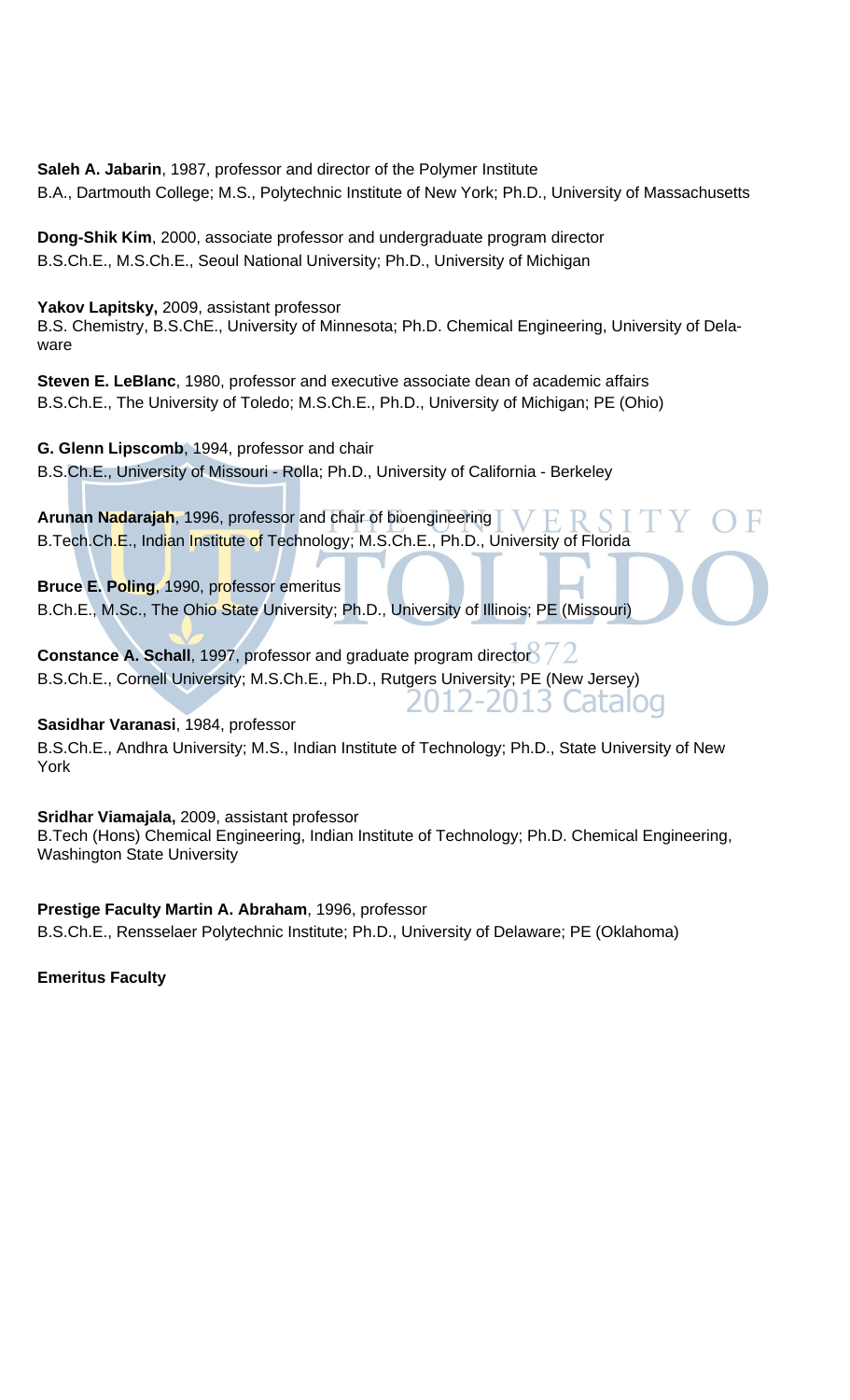## **Gary F. Bennett**, 1963, professor emeritus

B.Sc., Queen's University; M.S.E., Ph.D., University of Michigan; PE (Ontario)

**Millard L. Jones**, 1966, professor emeritus B.S.Ch.E., University of Utah; M.S.Ch.E., Ph.D., University of Michigan

## **James W. Lacksonen**, 1967, professor emeritus

B.Ch.E., M.S., Ph.D., The Ohio State University; PE (Ohio)

#### **Leslie E. Lahti**, 1967, professor emeritus

B.S.Ch.E., Tri-State College; M.S.Ch.E., Michigan State University; Ph.D., Carnegie Mellon Universi-ty, PE (Ohio)

**Department of Civil Engineering Defne Apul**, 2004, associate professor B.S., Ch.E., Bogazici University; M.S. Env.E., Michigan Technological University; Ph.D., University of New Hampshire; E.I. (New Hampshire)

**Yein Juin Eddie Chou**, 1989, professor B.S., M.S.C.E., National Taiwan University; Ph.D., Texas A & M University; PE (Ohio)

**Cyndee Gruden**, 2003, associate professor and undergraduate program director B.S.C.E, M.S., University of New Hampshire; Ph.D., University of Colorado at Boulder; PE (New Hampshire) 2012-2013 Catalog

**Ashok Kumar**, 1980, professor and chair B.S.E., Aligarth University; M.S., University of Ottawa; Ph.D., University of Waterloo; PE (Alberta)

**Douglas K. Nims**, 1991, associate professor

B.S.C.E., M.S., The Ohio State University; M.B.A., University of Michigan; Ph.D., University of California - Berkeley; PE (California)

**Azadeh Parvin**, 1993, associate professor and graduate committee chair B.S.C.E., M.S., D.Sc., George Washington University

**Brian W. Randolph**, 1987, professor, honors director and senior associate dean of undergraduate studies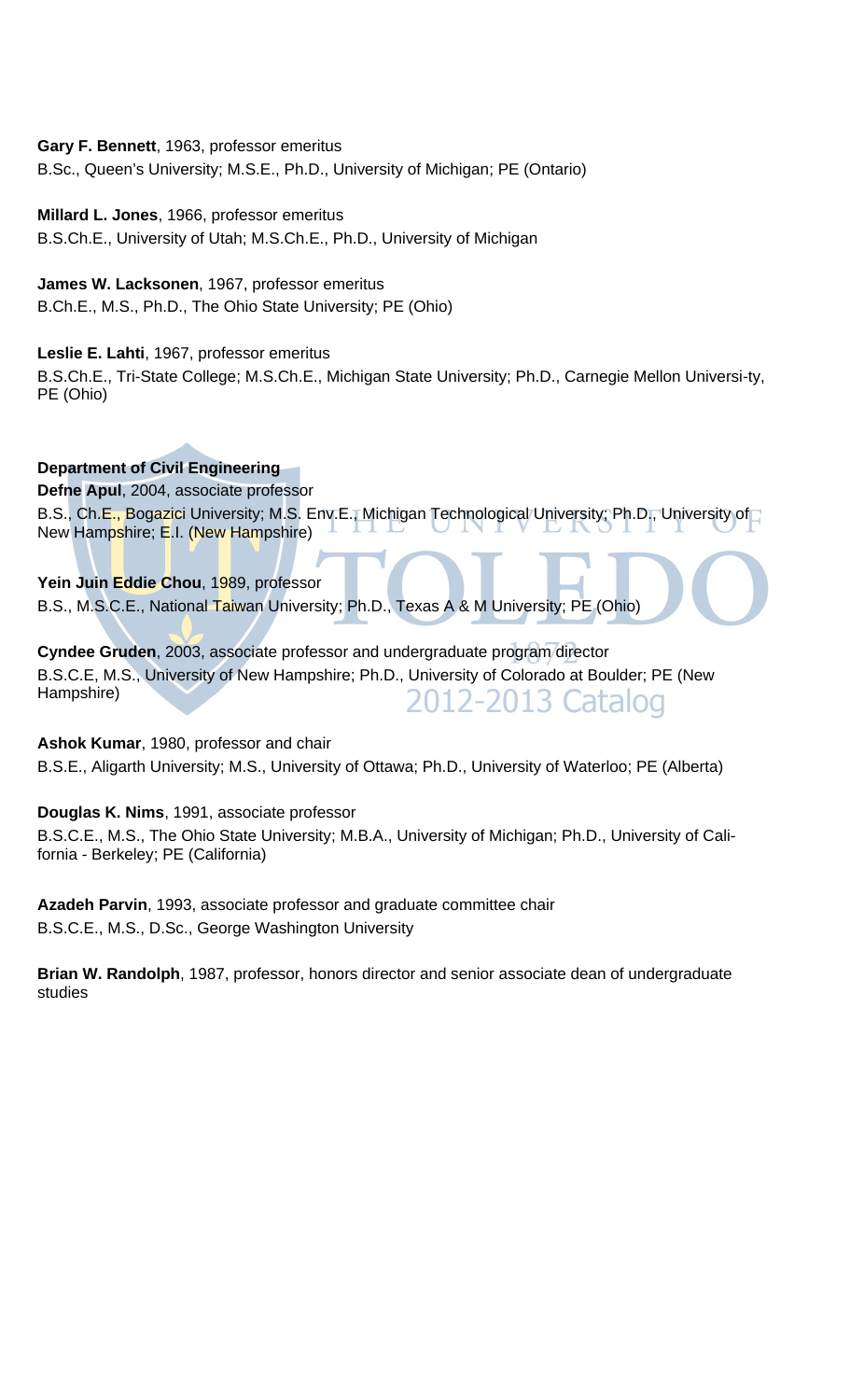B.S.C.E., M.S., University of Cincinnati; Ph.D., The Ohio State University; PE (Ohio)

#### **Youngwoo Seo**, 2009, assistant professor

B.S., MS Civil Engineering, Sungkyunkwan University; Ph.D., Environmental Engineering, University of **Cincinnati** 

#### **Emeritus Faculty**

**Donald I. Angelbeck**, 1971, professor emeritus B.S.C.E., M.S.C.E., Washington University; Ph.D., Purdue University; PE (Ohio, Michigan)

**Gerald R. Frederick**, 1966, professor emeritus B.S.C.E., The University of Toledo; M.S., Ph.D., Purdue University; PE (Ohio)

**Kuan-Chen Fu**, 1967, professor emeritus B.S.C.E., Taiwan College of Engineering; M.S.C.E., Ph.D., University of Notre Dame; PE (Indiana)

**Jiwan D. Gupta**, 1980, professor emeritus B.E.C.E, University of Jabalpur; Ph.D., University of Waterloo; PE (Ohio) R S I

#### **Andrew G. Heydinger**, 1982, professor emeritus

B.S.C.E., University of Cincinnati; M.S.C.E., University of Pittsburgh; Ph.D., University of Houston; PE (Ohio)

 $J L Z^- Z U L J$ 

1872 **Benjamin Koo**, 1965, professor emeritus B.S.C.E., St. John's University in Shanghai; M.S., Ph.D., Cornell University; PE (Ohio, New York)

**Naser Mostaghel**, 1990, professor emeritus B.S., Abadan Institute of Technology; M.S., Ph.D., University of California - Berkeley; PE (Iran)

**George J. Murnen**, 1958, professor emeritus

B.S.C.E., The University of Toledo; M.S., University of Illinois; Ph.D., University of Notre Dame; PE (Ohio)

**Mark A. Pickett**, 1983, professor emeritus B.S.C.E., Marquette University; M.S.C.E., Ph.D., University of Connecticut; PE (Ohio, Wisconsin)

## **Department of Electrical Engineering and Computer Science**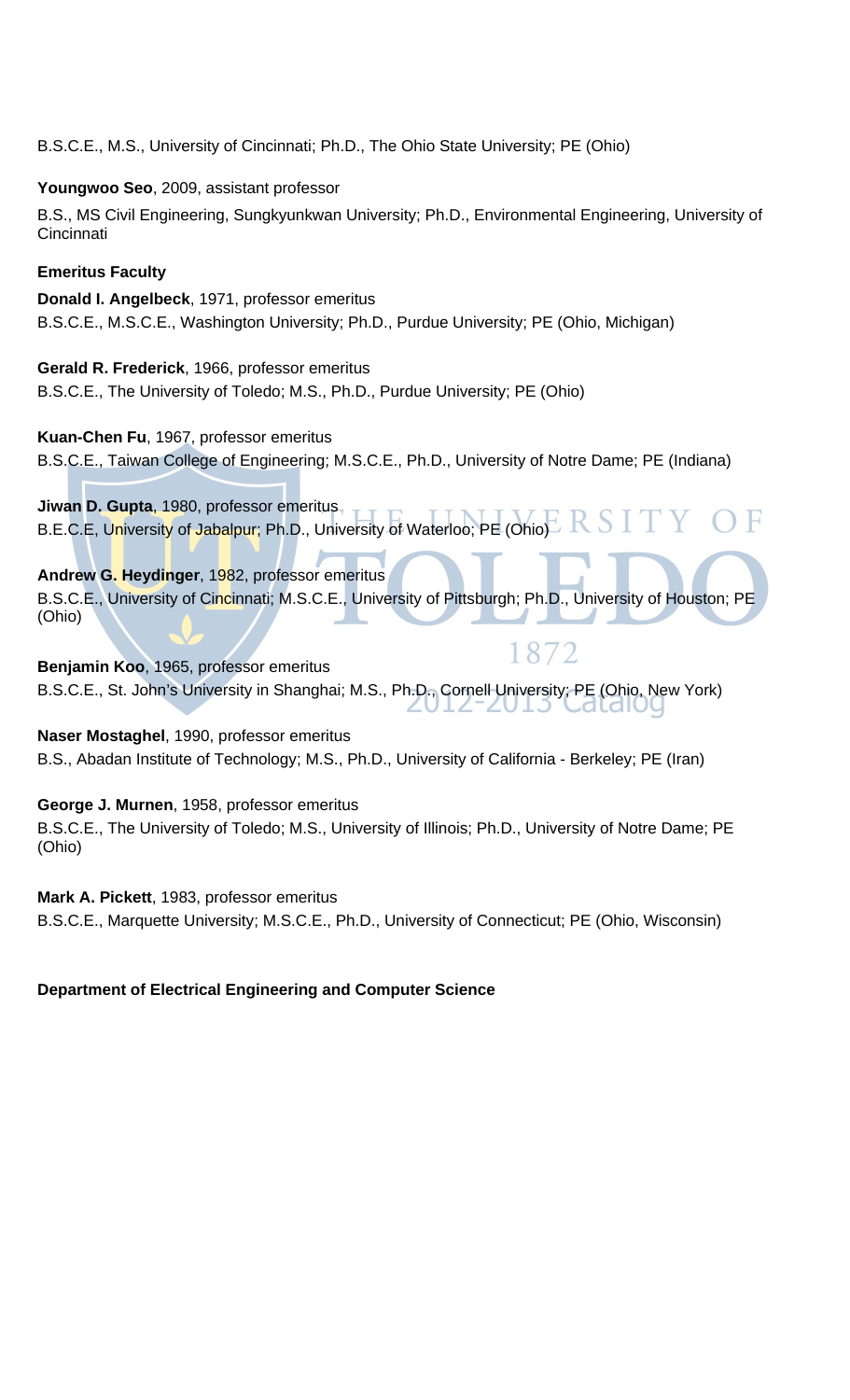**Mansoor Alam**, 1989, professor, graduate program director and chair B.S.E.E, Aligarth University; M.S., Ph.D., Indian Institute of Science

#### **Jackson Carvalho,** 2008, associate professor

M.S., Electrical Engineering, University of Maine; PhD, Computer Science, University of Western Ontario, Canada

#### **Vijay Devabhaktuni,** 2008, associate professor

B.Eng. M.Sc. Birla Institute of Technology and Science, India; Ph.D. Carleton University; Canada

**Daniel Georgiev,** 2006, associate professor

M.S., Physics, Sofia University, Blugaria; Ph.D., Electrical and Computer Engineering and Computer Science, University of Cincinnati

#### **Gerald R. Heuring**, 1987, assistant professor

B.S.C.S.E., B.S.I.E., M.S.I.E., The University of Toledo; Ph.D., University of Illinois - Urbana/Champaign

THE UNIVERSITY OF **Mohsin M. Jamali**, 1984, professor B.S.E.E., Aligarth University; M.S.E.E., University of Saskatchewan; Ph.D., University of Windsor

#### **Rashmi Jha,** 2008, assistant professor

B.Tech. Indian Institute Of Technology, Kharagpur , M.S. Electrical Engineering, North Carolina State University, Ph.D. North Carolina State University 1872

**Anthony D. Johnson,** 1988, associate professor

Dip. Ing. (Electrical Engr.), Ph.D., University of Belgrade  $12$  -  $2013$  Catalog

**Weng Kang,** 2000, associate professor

M.S., Physics, Ohio University; M.S., Ph.D., Electrical Engineering, University of Tennessee

**Devinder Kaur,** 1989, associate professor

M.S. (Physics), Panjab University; M.S. (Medical Physics), University of Aberdeen; M.S., Ph.D., Wayne State University

#### **Junghwan Kim**, 1988, professor

B.S., Seoul National University; M.S., Ph.D., Virginia Polytechnic Institute & State University; PE (Ohio)

**Roger J. King**, 1983, professor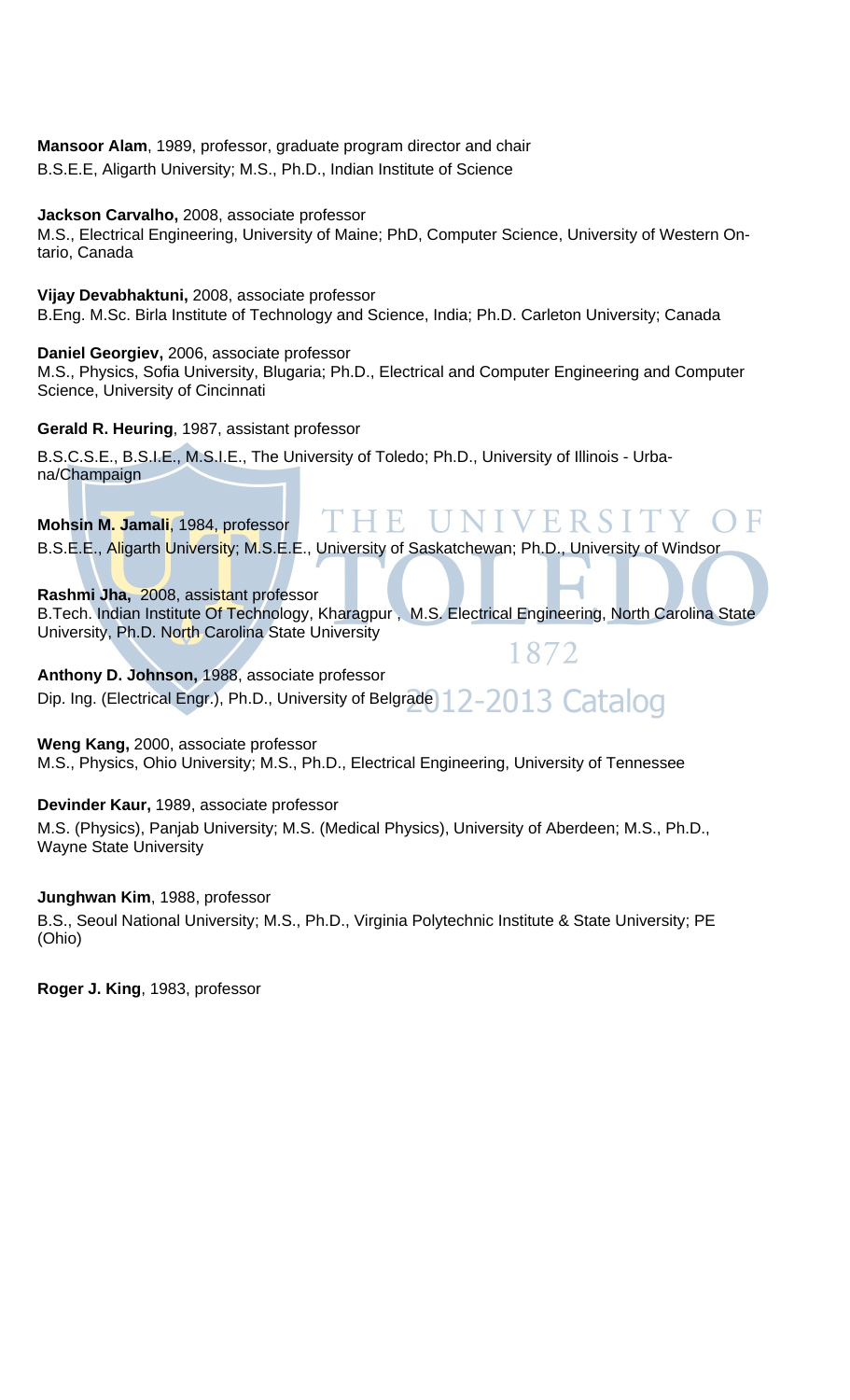B.S.E.E., M.S.E.E., Ph.D., The University of Toledo; PE (Ohio)

#### **Lawrence Thomas,** 2010, assistant professor

B.A., Computer Science, University of Tennessee; M.S., Ph.D., Computer Science, Vanderbilt University

#### **Henry F. Ledgard**, 1989, professor

B.S. (E.E.), Tufts University; M.S., Ph.D., Massachusetts Institute of Technology

**Richard G. Molyet**, 1980, lecturer, undergraduate program director and professor emeritus B.S.E.E., M.S.E.E., Ph.D., The University of Toledo

**Mohammed Y. Niamat**, 1990, professor B.Sc. (E.E.), M.E., Aligarth University; M.Sc., University of Saskatchewan; Ph.D., The University of Toledo

## **Ezzatollah Salari**, 1985, professor B.S.E.E., Iran College of Science & Technology; M.S., Ph.D., Wayne State University

1872 **Gursel Serpen**, 1993, associate professor B.S.E.E., Air Force Academy - Turkey; M.S.E.E., Air Force Institute of Technology; Ph.D., Old Domi-nion **University** Catalog ZUIZ-ZU

#### **Krishna Shenai**, 2007, professor

B.Tech.(Electronics), Indian Institute of Technology – India; M.S.E.E., University of Maryland; Ph.D., Stanford University

**Thomas A. Stuart**, 1975, professor B.S.E.E., University of Illinois; M.E., Ph.D., Iowa State University; PE (Ohio)

**Lingfeng Wang,** 2009, assistant professor B.S. and M.S. from Zhejiang University, China; M.S. from National University of Singapore

**Emeritus Faculty**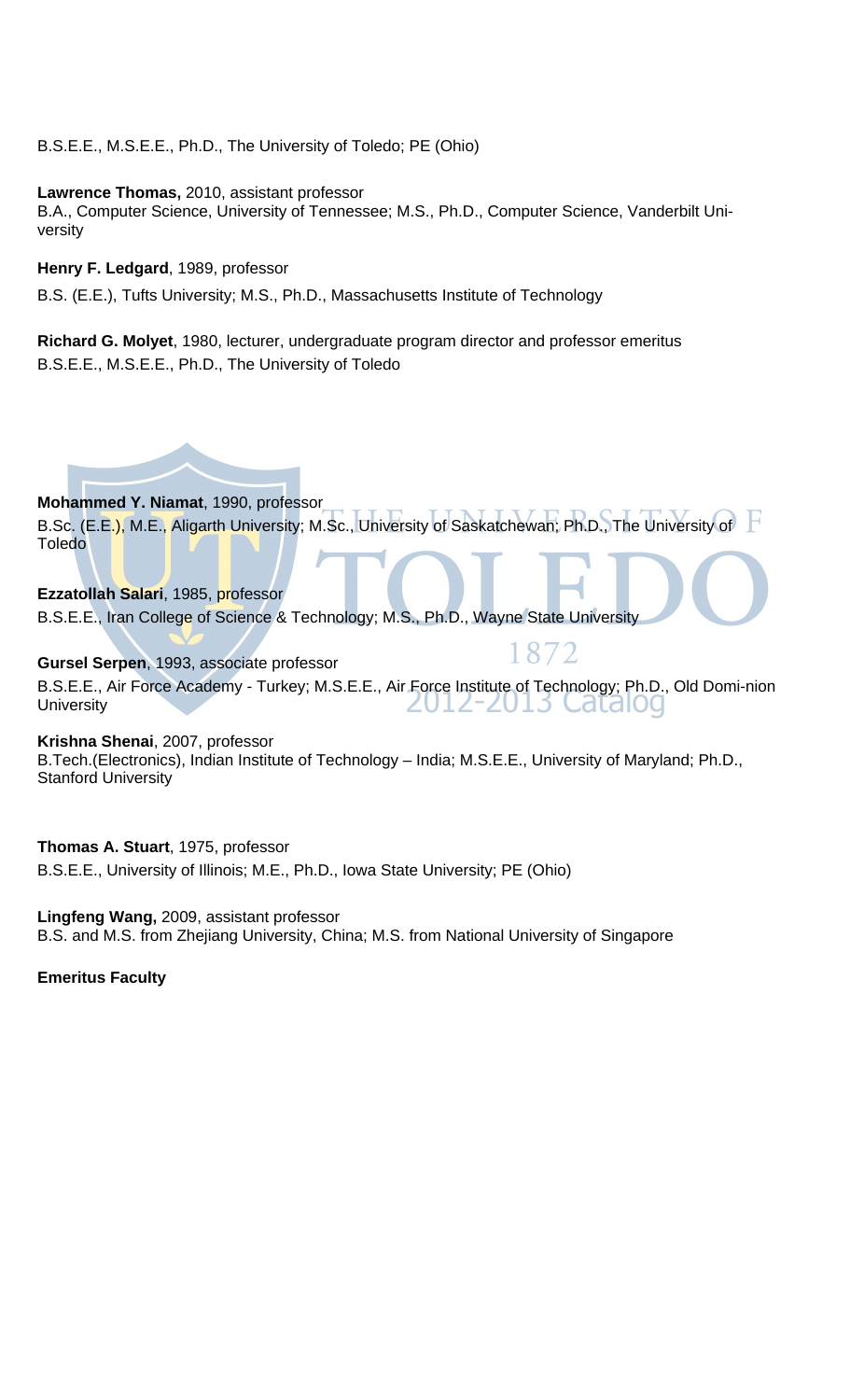**Adel H. Eltimsahy**, 1968, professor emeritus B.S.E.E., Cairo University; M.S.E.E., Ph.D., University of Michigan

**Donald J. Ewing,** 1954, professor emeritus B.S.E.E., The University of Toledo; M.S.E.E., Massachusetts Institute of Technology; Ph.D., Universi-ty of Wisconsin

**John Hemdal**, 1986, professor emeritus B.S.E.E., M.S.E.E, Ph.D., E.E., Purdue University

**Vikram J. Kapoor,** 1994, professor and dean emeritus M.S., Ph.D., Lehigh University

**Adel A. Ghandakly**, 1979, professor emeritus B.S.E.E., University of Alexandria; M.S.E.E., Ph.D., University of Calgary; PE (Alberta)

Subhash Kwatra, 1977, professor emeritus B.E., M.E., Birla Institute; Ph.D., University of South Florida

1872

**Prestige Faculty Robert Collins, NEG** endowed chair and professor of physics<br>Ph.D., Harvard University<br>2012-2013 Catalog Ph.D., Harvard University

**Alvin Compaan**, professor and chair, department of physics

**Xunming Deng**, 1996, adjunct professor

M.S., Ph.D., University of Chicago

**Sanjay Khare**, assistant professor of physics

B.Sc., Bombay University – India; M.Sc., Indian Institute of Technology – India; Ph.D., University of Maryland

**Sylvain Marsillac**, assistant professor of physics PH.D., University of Nantes - France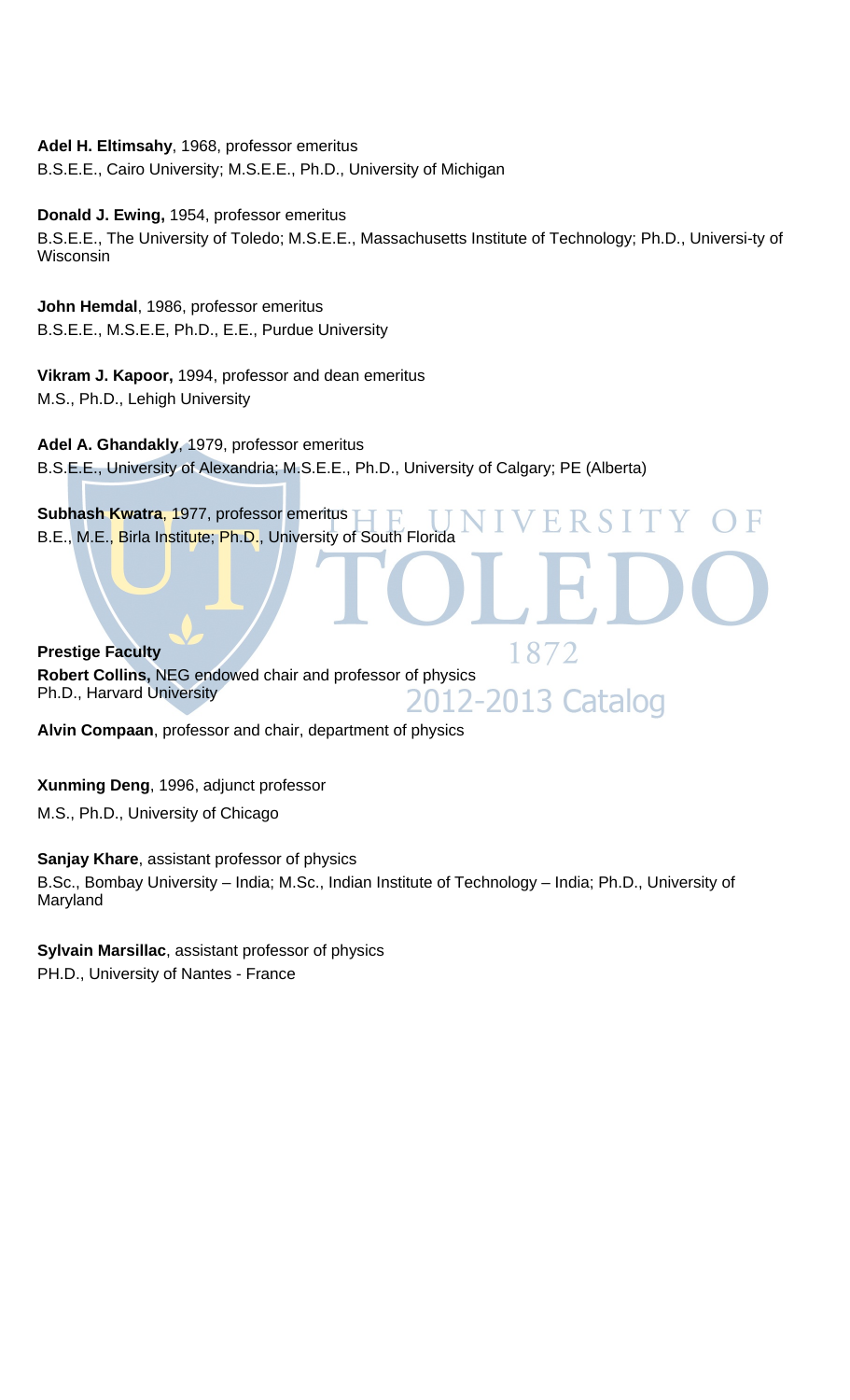## **Department of Mechanical, Industrial and Manufacturing Engineering**

**Abdollah A. Afjeh**, 1984, professor and chair B.S.M.E., Arya Mehr University of Technology; M.S.M.E., Ph.D., The University of Toledo; PE (Ohio)

**Lesley Berhan**, 2004, associate professor B.S., University of West Indies; M.S., M. I. T., Ph.D., University of Michigan

**Sarit Bhaduri ,** 2007, professor B.S., MS Physics, Indian Institute of Technology; Ph.D. State University of New York at Stony Brook

**Mohamed Elahnia**, 2004, associate professor

B.S., KN Toosi University of Technology; M.S. Tehran Polytechnic; M.S. Villanova University; Ph.D., Virginia Polytechnic University

**Ali Fatemi**, 1987, professor B.S.C.E., M.S.C.E., Ph.D., University of Iowa

**Matthew Franchetti,** 2008, lecturer and undergraduate program director B.S., M.S., Ph.D., Industrial Engineering, The University of Toledo; M.B.A., The University of Toledo

E,

UNIVERSITY OF

 $\overline{\mathsf{X}}$ 

2012-2013 Catalog

**Mohamed Samir Hefzy**, 1987, professor, and associate dean of graduate studies B.S., Cairo University; B.S., Ainshams University; M.S., Ph.D., University of Cincinnati; PE (Ohio)

**Duane Hixon**, 2000, associate professor B.S., M.S., Ph.D. Georgia Institute of Technology

**Ahalapitiya H. Jayatissa**, 2003, associate professor B.Sc., M.Phil., University of Ruhuna, Sri Lanka; Ph.D., Shizuoka University

**Calvin Hong Li,** 2007, assistant professor

B.S., Thermal Science, Xian Jiaotong University, China; M.S., Thermal Science, Tsinghua University, China; Ph.D., Mechanical Engineering, Rensselaer Polytechnic Institute

**Ioan D. Marinescu**, 1997, professor and director of Precision Micro-Machining Center B.S., M.S., Polytechnic Institute of Budapest; Ph.D., University of Galatzi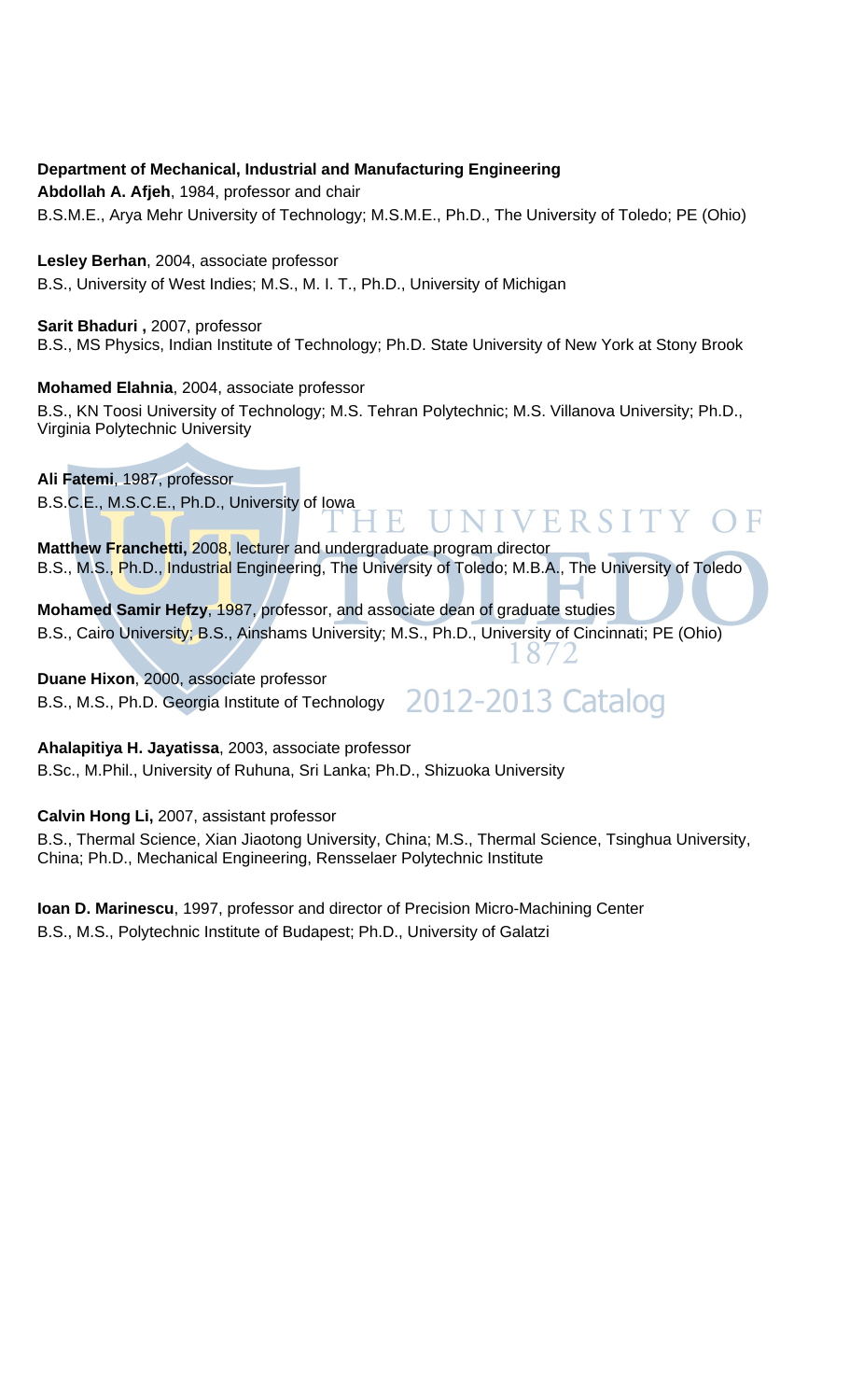#### **Nagi G. Naganathan**, 1986, professor and dean

B.S.M.E., University of Madras, India; M.S.M.E., Clarkson University; Ph.D., Oklahoma State University

#### **Tsung-Ming Terry Ng**, 1991, professor

B.S., M.S., University of Wisconsin; Ph.D., University of California - Berkeley

**Efstratios Nikolaidis**, 2000, professor and graduate program director B.S.E., National Technical University of Athens; M.S., Ph.D., University of Michigan

**Douglas L. Oliver**, 1985, associate professor B.A., University of Washington; M.S.M.E., Ph.D., Washington State University; PE (Ohio)

**Walter W. Olson**, 1997, professor emeritus B.S., U.S. Military Academy; M.S.M.E., Ph.D., Rensselaer Polytechnic Institute; PE (Virginia)

**Mehdi Pourazady**, 1986, associate professor

B.S.M.E., University of Science & Technology - Iran; M.S.M.E., University of Michigan; Ph.D., Univer-sity of Cincinnati

**Phillip R. White**, 1979, professor 187 B.S.M.E., The University of Toledo; M.S.M.E., Ph.D., Purdue University

2012-2013 Catalog **Hongyan Zhang**, 2000, associate professor B.S., Jilin University; M.S., Institute of Metal Research, Chinese Academy of Sciences; Ph.D., The Ohio State University

**Robert A. Bennett**, 1985, professor emeritus B.S., M.S., Ph.D., Wayne State University; M.B.A., The University of Toledo

**Steven N. Kramer**, 1973, professor emeritus B.S.M.E., M.S.M.E., Ph.D., Rensselaer Polytechnic Institute; PE (Ohio)

**Theo G. Keith**, 1971, distinguished university professor emeritus B.M.E., Fenn College; M.S.M.E., Ph.D., University of Maryland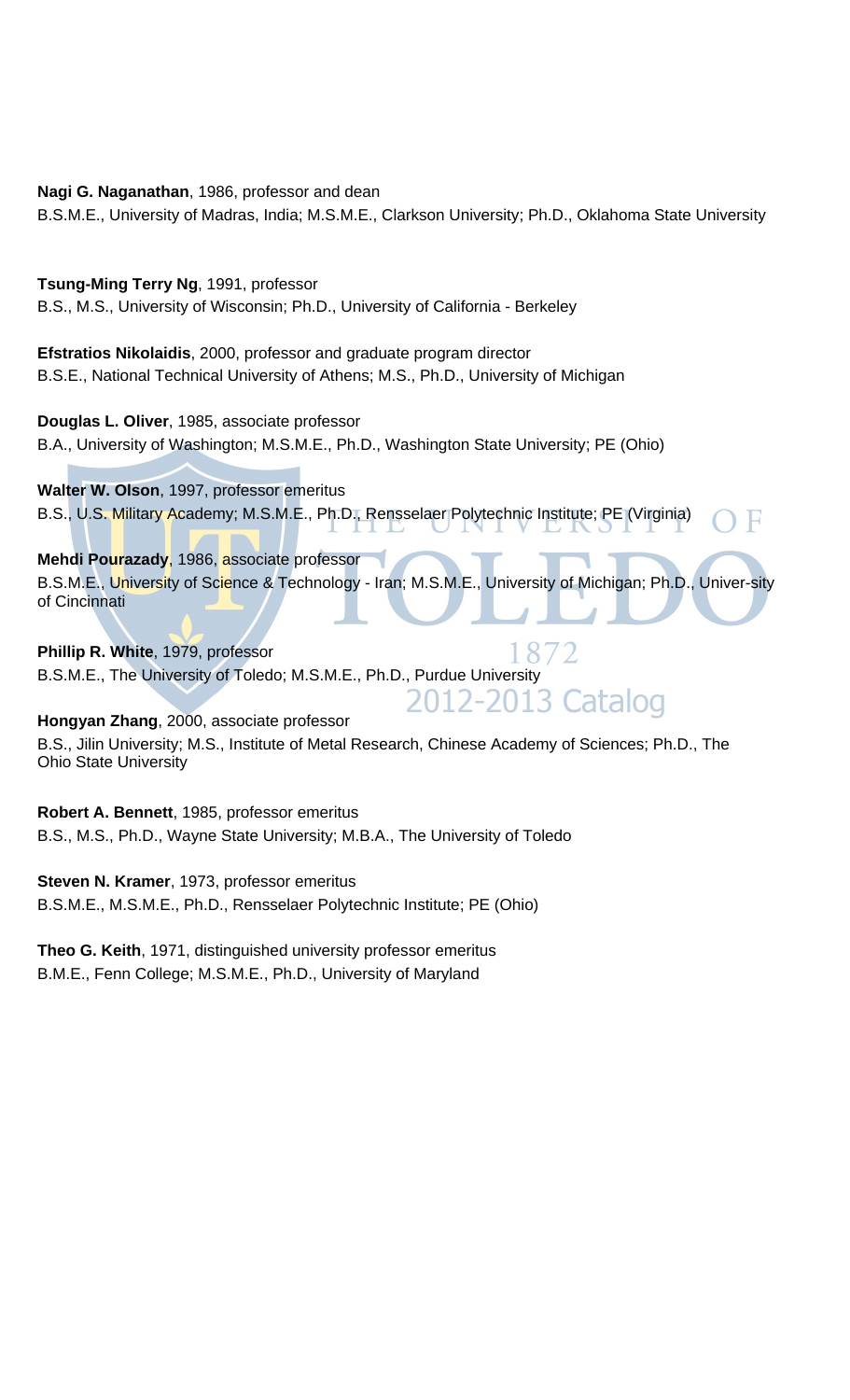## **Department of Engineering Technology**

**Linda Beall**, 2007, lecturer B.A., Sara Lawrence College; M.F.A Pratt Institute; M.A. Southern California Institute of Architecture

**Linda J. Bode**, 1985, assistant professor A.A.S., B.E.T., M.A., The University of Toledo

**William T. Evans**, 1986, professor and PT masters program director B.S.E.E., University of Illinois; M.S.E.E., Ph.D., The University of Toledo; PE (Ohio, Indiana)

**Ahmad Farhoud**, 2000, associate professor and director of undergraduate program (E.E.T.) B.S., M.S., Ph.D., The University of Toledo

**Cyrus K. Hagigat**, 2002, associate professor B.S.M.E., University of Maryland; M.S.C.S., Central Michigan University; M.S.M.E., University of Akron; Ph.D., Case Western Reserve University; PE (Ohio) H.

**James L. Kamm**, 1974, professor emeritus B.S., Carnegie Institute of Technology; Ph.D., The Ohio State University

**Norman A. Koenigsecker**, 1988, associate professor B.S.M.E., M.S.Ed., The University of Toledo; PE (Ohio, Michigan, Indiana)

**Nicholas Kissoff**, 1999, associate professor and director of undergraduate program (C.E.T.) B.S., M.S., Ph.D., The University of Toledo; PE (Ohio, Michigan)

**Ganapathy V. Narayanan**, 2003, associate professor B.Tech., M.Tech., Indian Institute of Technology; Ph.D., University of Minnesota

**Frederick J. Nelson**, 1985, professor emeritus B.A., Northern Michigan University; M.S., Michigan State University

**Mohammed Y. Niamat**, 1990, professor

B.Sc. (E.E.), M.E., Aligarth University; M.Sc., University of Saskatchewan; Ph.D., The University of Toledo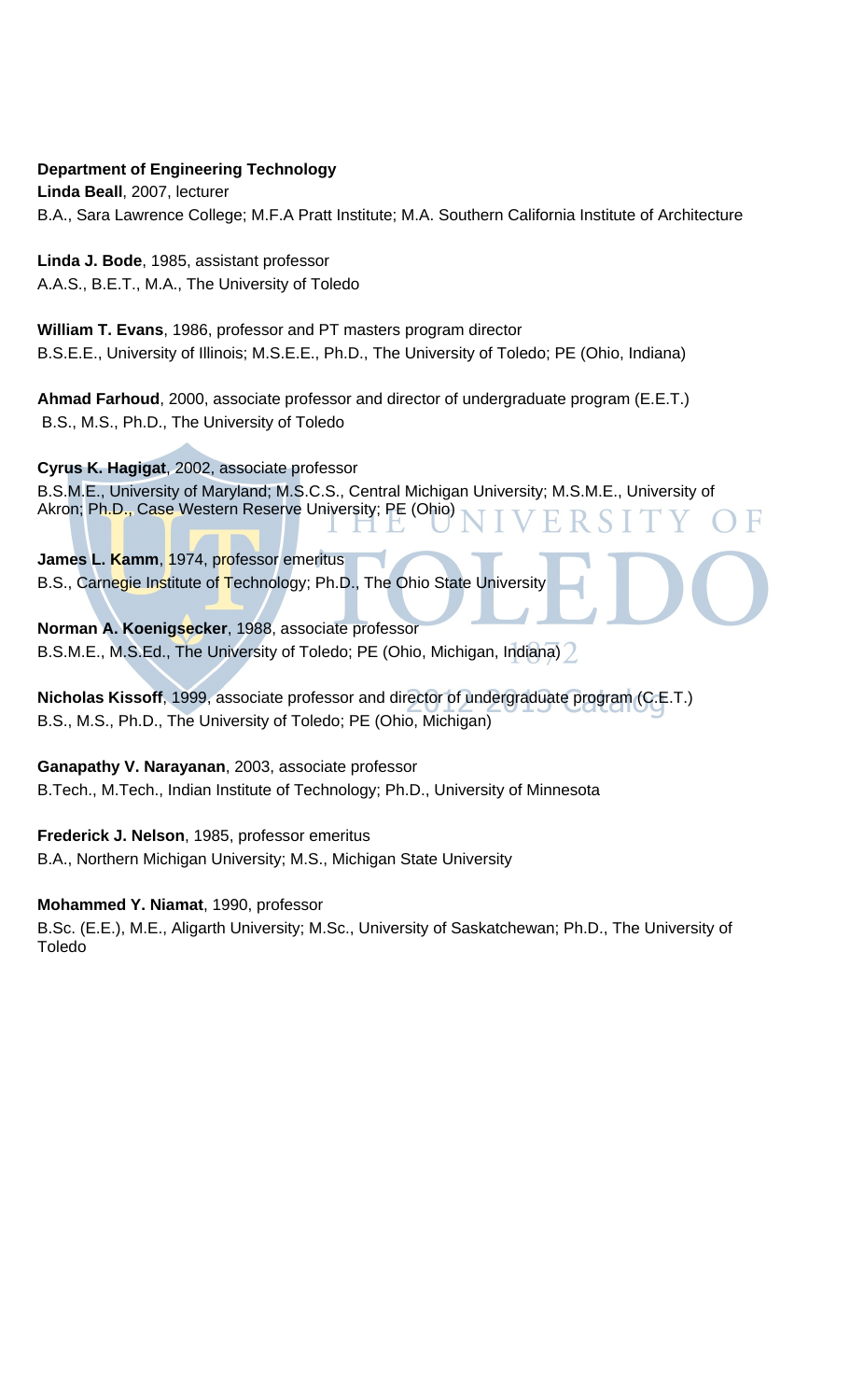

**Allen Rioux,** 1986, associate professor, director of undergraduate program (I.T.) and chair B.S., The University of Toledo; M.S., University of Michigan